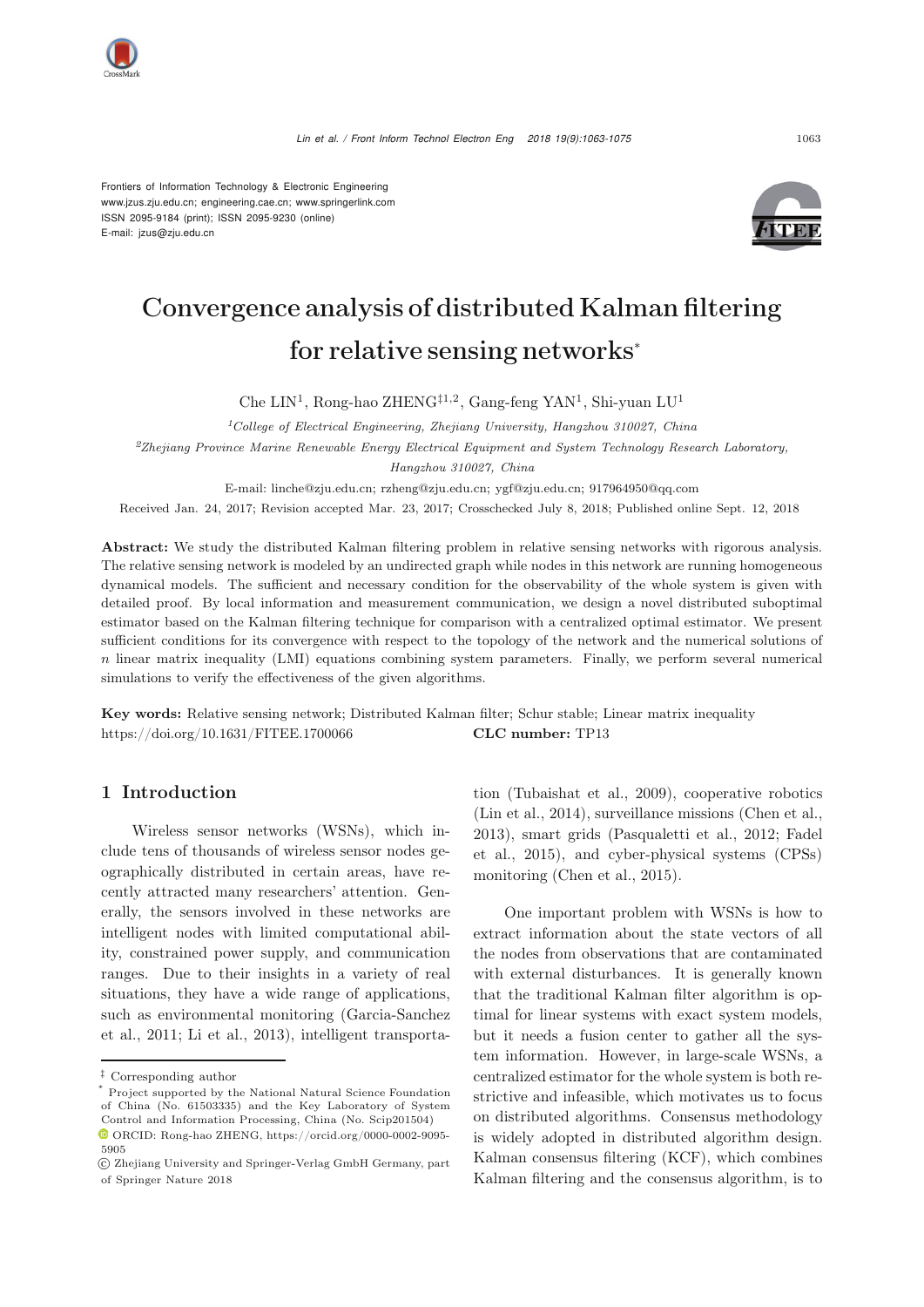solve [the](#page-11-5) [common](#page-11-5) [noisy](#page-11-5) [estimate](#page-11-5) [problem](#page-11-5) [\(](#page-11-5)Olfati-Saber, [2009](#page-11-5); [Olfati-Saber and Jalalkamali, 2012\)](#page-11-6). According to the consensus algorithm, [Chen et al.](#page-10-2) [\(2015](#page-10-2)) designed a distributed tree-based broadcasting communication algorithm and a consensus-based distributed estimation method for ubiquitous monitoring in CPSs. More recently, [Gao et al.](#page-10-3) [\(2016](#page-10-3)) designed a distributed estimator with local unreliable measurements, and the stability condition of the estimation error covariance was established. In addition, [Duan and Li](#page-10-4) [\(2011](#page-10-4)) designed fusion-based distributed estimators to reduce the calculation complexity of previous works.

In this paper, we concentrate on the distributed state estimation problem for relative sensing networks. A relative sensing network generally means that a node in the network can measure only the relative states between itself and its neighbors. A small number of nodes can also measure their absolute states; these nodes are called 'anchor nodes'. The relative sensing networks, which are widely considered in network localization and formation problems, are a common type of network. [Morbidi et al.](#page-11-7) [\(2010\)](#page-11-7), [Piovan et al.](#page-11-8) [\(2013](#page-11-8)[\),](#page-11-3) [Ravazzi et al.](#page-11-9) [\(2013](#page-11-9)[\),](#page-11-3) [and](#page-11-3) Lin et al. [\(2014\)](#page-11-3) proposed distributed algorithms to address localization and formation problems in relative sensing networks.

Instead of solving the specific localization/ formation problem, we aim to solve a more general state-estimation problem in relative sensing networks with measurement noises. In contrast to the common st[ate](#page-11-6) [estimation](#page-11-6) [problem](#page-11-6) [\(](#page-11-6)Olfati-Saber and Jalalkamali, [2012](#page-11-6); [Zhou et al., 2013\)](#page-11-10), distributed estimation for relative sensing networks is designed to estimate the absolute state of each node individually, using its own available measurements and information possibly exchanged with its neighbors. Suppose that there is a group of sensor nodes in the network; each node's state represents some specific information, for instance, its position. An undirected graph is used to describe the sensing and communication relationship of the network. It is assumed that all nodes can measure the relative states of its neighbors and itself, and only a small number of anchor nodes can additionally know their own absolute state measurement. A centralized optimal estimator is then constructed using the standard Kalman filter, which minimizes the estimation error of the whole system, while the graph is connected and there

is at least one anchor node. However, because the optimal estimator requires all-to-all communication, which is not feasible in large-scale networks, a distributed estimator is proposed that ignores the correlation between the estimates by non-neighboring nodes. The distributed algorithm reduces the communication rate, improves the estimate scalability of the system, but still includes the basic idea of the Kalman filter. It can intuitively perform quite well, but its convergence seems challenging because it does not have a standard Kalman filter form and is affected by the system topology and parameters. Hence, we design a novel method to prove the convergence of the distributed algorithm, which effectively solves this problem while traditional analysis methods fail. Compared with our previous work [\(Lu et al.](#page-11-11), [2015](#page-11-11)), this paper contains two significant contributions: (1) it presents the sufficient and necessary condition of the observability of the whole system with detailed proof; (2) it gives a rigorous analysis of the convergence of the distributed estimator with a sufficient condition related to the topology of the system and the system's parameters. We perform simulations to demonstrate the performance of the proposed estimation algorithms.

Notations:  $tr(\cdot)$  represents the trace of a matrix.  $I_n \in \mathbb{R}^n$  is the unit matrix of n dimensions. The number of elements in a set  $N_i$  is represented by  $|N_i|$ . **0** is a matrix with all incidence being 0 and is of proper size if mentioned.

## 2 Preliminaries and problem statement

#### 2.1 Preliminaries

We deal with the problem of distributed estimation in a relative sensing network. An undirected graph  $G = (V, E)$  is adopted to describe the interconnected structure of the network. We denote the set of vertices and the set of edges in graph  $G$  by  $V$ and  $E$ , respectively. Each vertex  $i$  corresponds to a node in the network. We write  $(i, j) \in E$  as the edge between vertices i and j. If  $(i, j)$  exists, nodes i and j are neighbors and are able to have relative measurements of and communication with each other. We denote  $N_i$  as the neighbor set of node i in  $G$ .

In a relative sensing network, there are two types of nodes, called 'anchor nodes' and 'sensing nodes',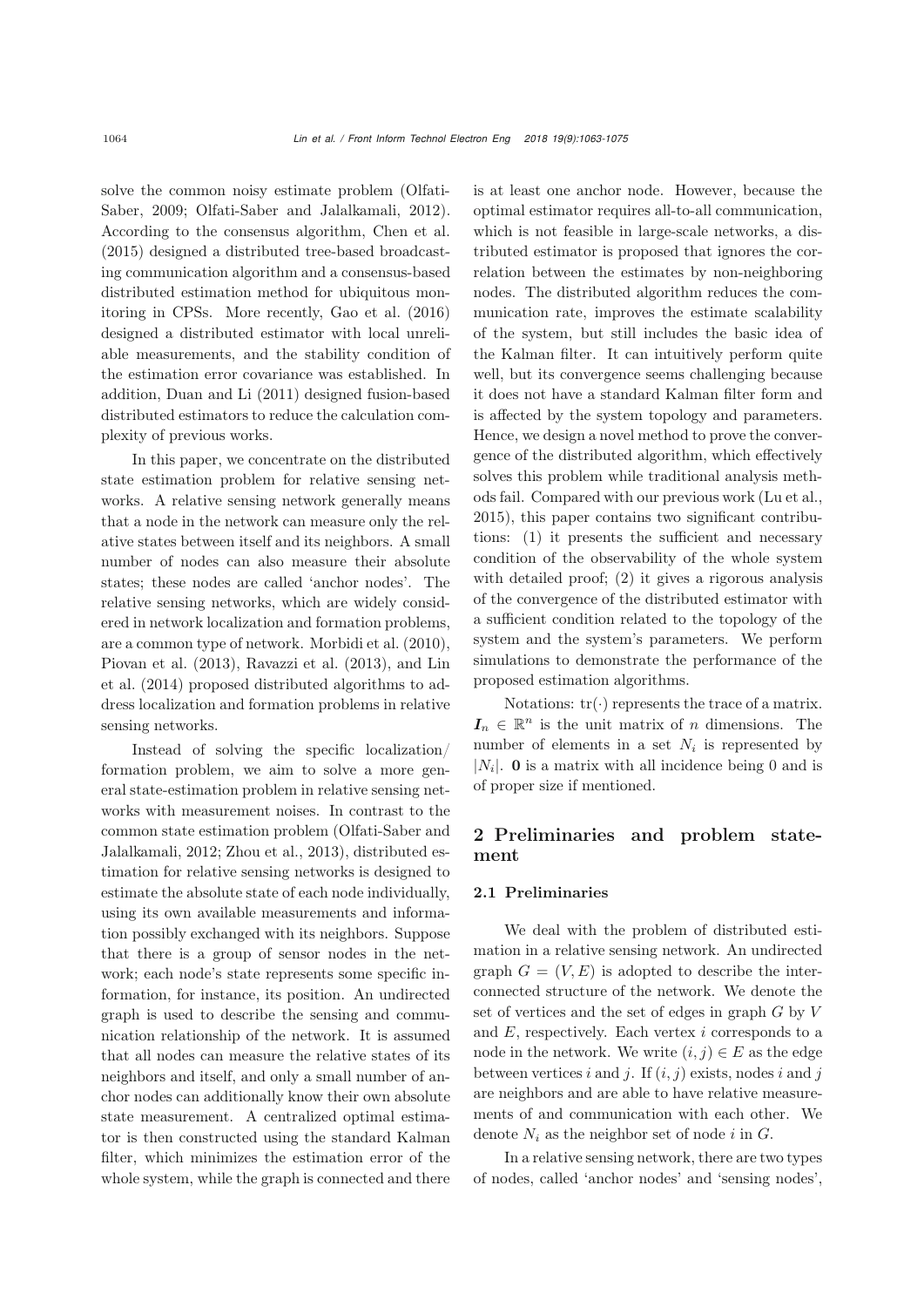respectively. Both anchor nodes and sensing nodes are called sensor nodes in this paper. Each node, which is either an anchor node or a sensing node, has the relative state measurements between itself and its neighbors. However, anchor nodes can additionally have the measurements of their own absolute states. A relative sensing network in Fig. [1](#page-2-0) is modeled by an undirected graph. Each vertex represents a node in the network and data are exchanged between neighbors. For consistency, a virtual node 0 is introduced and has edges to the anchor nodes. Therefore, the relative measurements between an anchor node and the virtual node are actually the measurements of the absolute states of the anchor node. For example, in Fig. [1,](#page-2-0) node 2 is the neighbor of node 1, which means that node 2 has the relative measurements between nodes 1 and 2, and also receives data from node 3. Nodes 3 and 5 are anchor nodes and have additional measurements of their own absolute states.



<span id="page-2-0"></span>Fig. 1 Example of a relative sensing network modeled by an undirected graph

Next, we introduce a modified edge-vertex incidence matrix  $\boldsymbol{F}$ . Every entry  $F_{e,i}$  in the matrix with rows labeled by the edge and columns labeled by the vertex in  $G$  satisfies

$$
F_{e,i} = \begin{cases} 1, & \text{if } e = (i,j), \\ -1, & \text{if } e = (j,i), \\ 0, & \text{otherwise.} \end{cases}
$$

For two edges  $e_k = (i_k, j_k)$  and  $e_l = (i_l, j_l)$ , the row corresponding to edge  $e_k$  is indexed with a smaller row number if  $j_k < j_l$  or if  $j_k = j_l$  and  $i_k < i_l$ . Given an example graph in Fig. [2,](#page-2-1) the incidence matrix *F* is

|            | $E\backslash V$ |            |      | 2                 | 3                |
|------------|-----------------|------------|------|-------------------|------------------|
|            | (1,0)           | $-1$       | 1    | $\Omega$          | 0                |
|            | (0,1)           | 1          | $-1$ | $\mathbf{\Omega}$ | $\left( \right)$ |
| $\bm{F} =$ | (2,1)           | $\Omega$   | $-1$ |                   | $\cup$           |
|            | (3,1)           | $\Omega$   | $-1$ | $\Omega$          |                  |
|            | (1, 2)          | $\Omega$   |      | $-1$              | $\left( \right)$ |
|            | (1, 3)          | $^{\circ}$ |      | $\Box$            | $-1$             |



<span id="page-2-1"></span>Fig. 2 Sample relative sensing network to illustrate the incidence matrix and observation matrix

#### 2.2 Problem statement

For a relative sensing network with  $n$  nodes, suppose that each node  $i \in \{1, 2, ..., n\}$  has a dynamical model:

<span id="page-2-2"></span>
$$
\boldsymbol{x}_i = \boldsymbol{A}_i \boldsymbol{x}_i^- + \boldsymbol{w}_i, \ \ \boldsymbol{w}_i \sim N(\boldsymbol{0}, \boldsymbol{Q}_i), \tag{1}
$$

where  $x_i \in \mathbb{R}^p$  is the state of the node i at time step k.  $w_i \in \mathbb{R}^p$  is the Gaussian white process noise and its covariance matrix is  $Q_i$ . We use briefly  $x_i$  instead of  $x_i(k)$  and  $x_i^-$  instead of  $x_i(k-1)$ .

Because homogeneous networks widely exist in many applications, we assume that the relative sensing network under study is homogeneous, i.e.,  $A_i =$  $A_j = A$  for all i, j, and  $w_j$  and  $w_i$  are uncorrelated. Let  $w_{ij} = w_j - w_i$  and  $Q_{ij} = Q_j + Q_i$ . The relative state  $x_{ij} = x_j - x_i$  can be described as

$$
\begin{aligned} \boldsymbol{x}_{ij} &= \boldsymbol{A}_j\boldsymbol{x}_j^- - \boldsymbol{A}_i\boldsymbol{x}_i^- + \boldsymbol{w}_j - \boldsymbol{w}_i \\ &= \boldsymbol{A}\boldsymbol{x}_{ij}^- + \boldsymbol{w}_{ij}, ~~ \boldsymbol{w}_{ij} \sim N(\boldsymbol{0}, \boldsymbol{Q}_{ij}). \end{aligned}
$$

In a relative sensing network, all nodes have relative measurements. The measurement  $y_{ij} \in \mathbb{R}^{q_{ij}}$  of the relative state  $x_{ij}$  in node i is modeled as

<span id="page-2-3"></span>
$$
\mathbf{y}_{ij} = \mathbf{C}_{ij}\mathbf{x}_{ij} + \mathbf{v}_{ij}, j \in N_i, \quad \mathbf{v}_{ij} \sim N(\mathbf{0}, \mathbf{R}_{ij}), \quad (2)
$$

where  $v_{ij}$  is the Gaussian white measurement noise and is independent of any other measurement noise.

Moreover, anchor nodes can have additional measurements of their own absolute states. By introducing the virtual node 0 and  $x_0 \equiv 0, w_0 \equiv 0$ , the additional measurements of the absolute states by the anchor nodes are described as

<span id="page-2-4"></span>
$$
\mathbf{y}_{i0} = \mathbf{C}_{i0}\mathbf{x}_{i0} + \mathbf{v}_{i0}, \ \ \mathbf{v}_{i0} \sim N(\mathbf{0}, \mathbf{R}_{i0}), \qquad (3)
$$

where  $x_{i0} = -x_i$  and  $v_{i0}$  is the Gaussian white measurement noise with covariance matrix  $R_{i0}$ .

Now we are ready to present our problem statement after giving several technical assumptions.

<span id="page-2-5"></span>**Assumption 1** Suppose that each pair  $(A, C_{ii})$ ,  $i \in V, i \neq 0, j \in N_i$ , is observable.

<span id="page-2-6"></span>Assumption 2 The undirected graph of the system is connected, and the topology of the graph is fixed.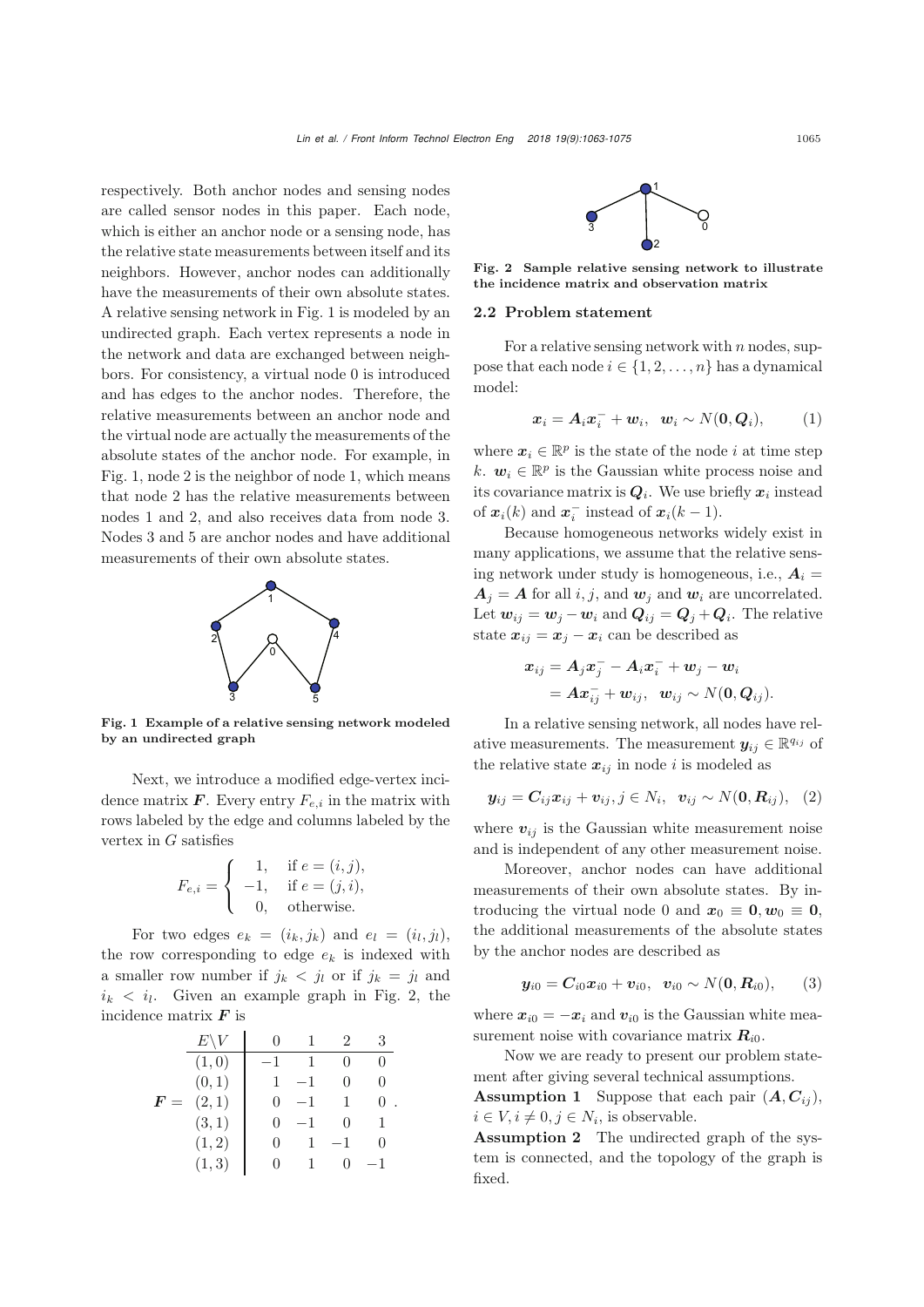Problem 1 Consider a homogeneous relative sensing network modeled by an undirected graph and suppose that (a) each node is governed by the dynamical model in Eq. [\(1\)](#page-2-2), (b) each node has the measurements of the relative states between itself and its neighbors, modeled in Eq. [\(2\)](#page-2-3), and (c) each anchor node also has the measurements of its own absolute state, modeled in Eq. [\(3\)](#page-2-4). Find a distributed estimation scheme to reduce the overall estimation error of the large-scale network.

### 3 Optimal Kalman estimator

In this section, we formulate an optimal estimator based on the standard Kalman filter to estimate the global states of all nodes in a centralized form. Then we prove the full state observability condition of the relative sensing network.

#### 3.1 Centralized optimal estimator

Define  $\bar{x}_i$  and  $\hat{x}_i$  as the priori estimate and posteriori estimate of state  $x_i$ , respectively. Let

$$
\bar{\boldsymbol{\eta}}_i = \bar{\boldsymbol{x}}_i - \boldsymbol{x}_i \text{ and } \boldsymbol{\eta}_i = \hat{\boldsymbol{x}}_i - \boldsymbol{x}_i \tag{4}
$$

denote the priori and posteriori estimation errors, respectively. Then the error covariance matrices  $\bar{P}_i$ and  $P_i$  associated with the estimates  $\bar{x}_i$  and  $\hat{x}_i$  are given by

<span id="page-3-1"></span>
$$
\bar{P}_i = E[\bar{\eta}_i \bar{\eta}_i^{\mathrm{T}}] \text{ and } P_i = E[\eta_i \eta_i^{\mathrm{T}}]. \tag{5}
$$

To formulate the optimal estimator,  $\mathbf{X} \in \mathbb{R}^{np \times 1}$ denotes the overall state and is organized as

$$
\boldsymbol{X} = [\boldsymbol{x}_1^{\mathrm{T}}, \boldsymbol{x}_2^{\mathrm{T}}, \ldots, \boldsymbol{x}_n]^{\mathrm{T}},
$$

where  $\boldsymbol{x}_i$  is the state of node *i*.  $\boldsymbol{Y} \in \mathbb{R}^{q \times 1}, q = \sum_i q_i$ denotes the overall measurement and is organized as

$$
\boldsymbol{Y} = [\boldsymbol{Y}_1^{\rm T}, \boldsymbol{Y}_2^{\rm T}, \ldots, \boldsymbol{Y}_n^{\rm T}]^{\rm T},
$$

where  $Y_i \in \mathbb{R}^{q_i \times 1}, q_i = \sum_{j \in N_i} q_{ij}$  is the total measurement (including both absolute and relative measurements) observed by node  $i$  and is organized as

$$
\bm{Y}_i = [y_{ij_1}, y_{ij_2}, \dots, y_{ij_{|N_i|}}]^{\mathrm{T}},
$$

where  $j_{\bullet} \in N_i$ . Assume that the Gaussian white noises are independent. Then the aggregate noises are

$$
\left\{\begin{aligned} \boldsymbol{W} & = [\boldsymbol{w}_1^{\mathrm{T}}, \boldsymbol{w}_2^{\mathrm{T}}, \ldots, \boldsymbol{w}_n^{\mathrm{T}}]^{\mathrm{T}}, \quad \boldsymbol{W} \in \mathbb{R}^{np \times 1}, \\ \boldsymbol{V} & = [\boldsymbol{V}_1^{\mathrm{T}}, \boldsymbol{V}_2^{\mathrm{T}}, \ldots, \boldsymbol{V}_n^{\mathrm{T}}]^{\mathrm{T}}, \quad \boldsymbol{W} \in \mathbb{R}^{q \times 1}, \\ \boldsymbol{V}_i & = [v_{ij_1}, v_{ij_2}, \ldots, v_{ij_{|N_i|}}]^{\mathrm{T}}, \boldsymbol{V}_i \in \mathbb{R}^{q_i \times 1}, \end{aligned}\right.
$$

and the covariances of noises are

$$
\left\{\begin{aligned}&\boldsymbol{Q}=\text{diag}(\boldsymbol{Q}_1,\boldsymbol{Q}_2,\ldots,\boldsymbol{Q}_n),~~\boldsymbol{Q}\in\mathbb{R}^{np\times np},\\&\boldsymbol{R}=\text{diag}(\boldsymbol{R}_1,\boldsymbol{R}_2,\ldots,\boldsymbol{R}_n),~~\boldsymbol{R}\in\mathbb{R}^{q\times q},\\&\boldsymbol{R}_i=\text{diag}(\boldsymbol{R}_{ij_1},\boldsymbol{R}_{ij_2},\ldots,\boldsymbol{R}_{ij_{|N_i|}}),~~\boldsymbol{R}_i\in\mathbb{R}^{q_i\times q_i}.\end{aligned}\right.
$$

Denote  $A^* \in \mathbb{R}^{np \times np}$  as the overall system matrix and  $H \in \mathbb{R}^{q \times np}$  as the observation matrix. Here  $A^* = I_n \otimes A$  and *H* is a block matrix, which will be explained below. Moreover, denote the overall estimation error covariance  $P, \overline{P} \in \mathbb{R}^{np \times np}$ , and the Kalman filter gain as  $\mathbf{K} \in \mathbb{R}^{np \times q}$ . Therefore, the centralized optimal estimator is described as

<span id="page-3-0"></span>
$$
\begin{cases}\n\bar{X} = A^* \hat{X}^-, \\
\hat{X} = \bar{X} + K(Y - H\bar{X}), \\
K = \bar{P}H^T (R + H\bar{P}H^T)^{-1}, \\
\bar{P} = A^* P^- A^{*T} + Q, \\
P = (I - KH)\bar{P}.\n\end{cases}
$$
\n(6)

Now we present the observation matrix *H*. Because  $x_{ij} = x_j - x_i$ , from Eq. [\(2\)](#page-2-3), we have  $y_{ij} =$  $-C_{ij}x_i + C_{ij}x_j + v_{ij}$ . *H* is thus generated based on the incidence matrix  $\boldsymbol{F}$  defined in Section 2.1. Because the state  $x_0$  of the virtual node is not included in  $X$  and is always 0, to generate  $H$ , divide  $F$  into four blocks as

$$
\boldsymbol{F} = \left[ \begin{array}{cc} \boldsymbol{F}^a & \boldsymbol{F}^b \\ \boldsymbol{F}^c & \boldsymbol{F}^d \end{array} \right],
$$

where  $[F^a, F^b]$  are rows corresponding to edge  $(i, 0)$ , i is an anchor node, and  $[(F^a)^T, (F^c)^T]^T$  are columns corresponding to node 0. Let  $h_{l,k}$  be the blocked element of matrix *H*. Then  $h_{l,k} = F_{l,k}^d C_{ij}$ , where for any given  $l$  corresponding to edge  $(i, j)$ ,  $F_{l,i}^d = -1, F_{l,i}^d = 1, j \neq 0$  and  $F_{l,k}^d = 0, k \neq i$  or j. **Example 1** Assume the network is modeled by Fig. [2](#page-2-1) with its incidence matrix being divided as

$$
\mathbf{F} = \begin{bmatrix} -1 & 1 & 0 & 0 \\ 1 & -1 & 0 & 0 \\ 0 & -1 & 1 & 0 \\ 0 & 1 & 0 & 1 \end{bmatrix}.
$$

$$
\begin{bmatrix} 0 & -1 & 0 & 1 \\ 0 & 1 & -1 & 0 \\ 0 & 1 & 0 & -1 \end{bmatrix}
$$

The measurements in the network are represented by

$$
\bm{Y} = \begin{bmatrix} \bm{Y}_1 \\ \bm{Y}_2 \\ \bm{Y}_3 \end{bmatrix} = \begin{bmatrix} \bm{y}_{10} \\ \bm{y}_{12} \\ \bm{y}_{13} \\ \bm{y}_{21} \\ \bm{y}_{31} \end{bmatrix}.
$$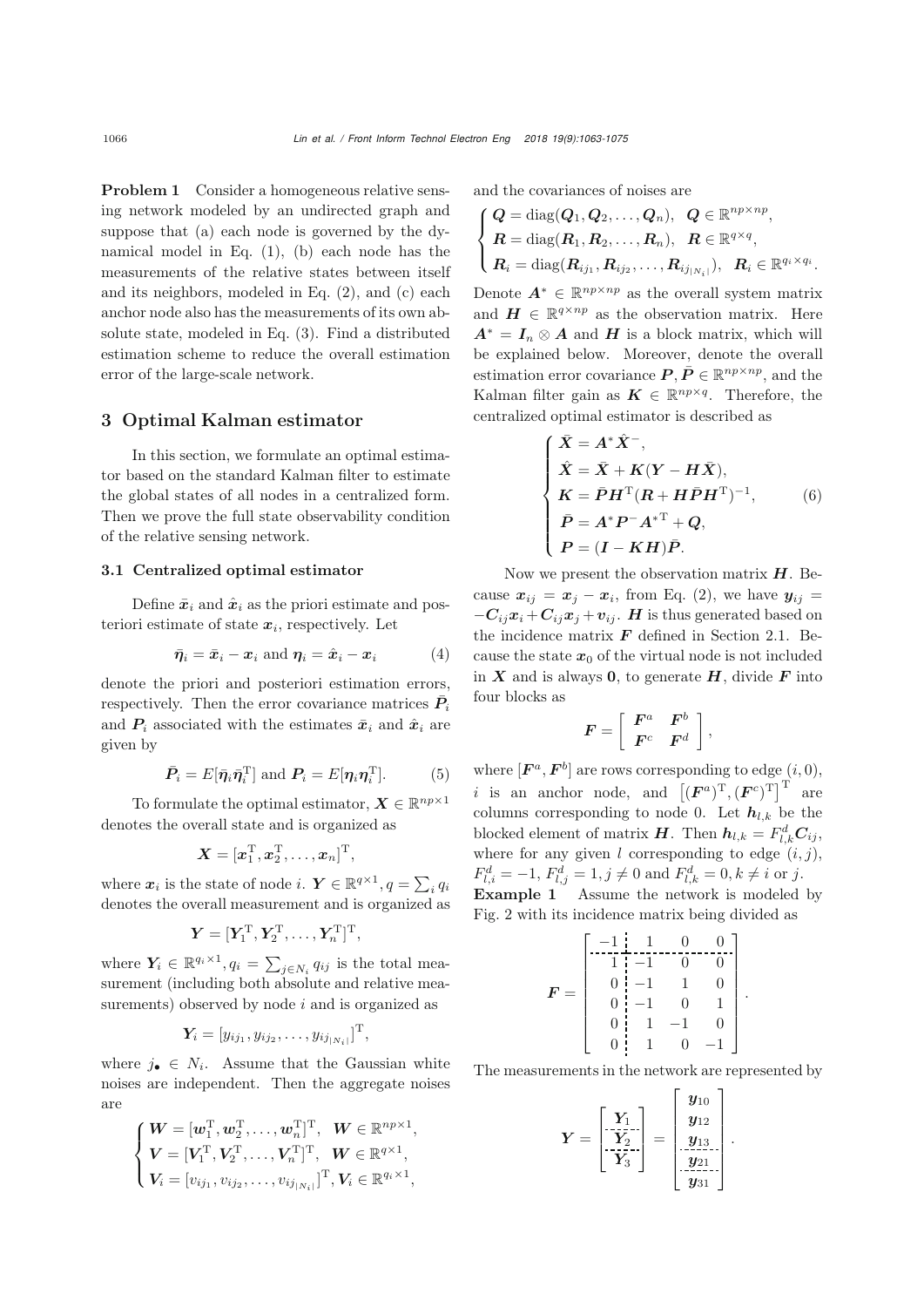Thus, the corresponding observation matrix *H* is of the following form:

$$
H = \begin{bmatrix} -C_{10} & 0 & 0 \\ -C_{12} & C_{12} & 0 \\ -C_{13} & 0 & C_{13} \\ C_{21} & -C_{21} & 0 \\ C_{31} & 0 & -C_{31} \end{bmatrix}.
$$

#### 3.2 Full state observability

Because Eq. [\(6\)](#page-3-0) is a standard Kalman filter and it is optimal if  $(A^*, H)$  is observable, the following theorem shows the full state observability condition in terms of graphical connectivity:

<span id="page-4-0"></span>Theorem 1 Under Assumptions [1](#page-2-5) and [2,](#page-2-6) a relative sensing network is full state observable if and only if graph G is connected.

To prove Theorem [1,](#page-4-0) we need to analyze  $\mathbf{F}^d$ first because  $H$  is constructed based on  $F<sup>d</sup>$ . Denote  $\mathbf{F}_l$  as a row in  $\mathbf{F}_l$ . Because the network between the anchor nodes and their neighboring sensing nodes sense is undirected, for any row  $\mathbf{F}_l$ . in matrix  $[F^a, F^b]$ , there is a row  $F_{l',:}$  in matrix  $[F^c, F^d]$  with  $\mathbf{F}_{l,:} = -\mathbf{F}_{l',,:}$ . Therefore, rank $(F)$  = rank( $[{\bm{F}}^c, {\bm{F}}^d]$ ). Denote  ${\bm{F}}_{:,k}$  as a column in  $[{\bm{F}}^c, {\bm{F}}^d]$ . Because  $\sum \mathbf{F}_{:,k} = \mathbf{0}$ , rank $(\mathbf{F}^c, \mathbf{F}^d)$  = rank $(\mathbf{F}^d)$ . We then introduce a lemma regarding the relationship between the rank of the incidence matrix and the number of connected components in the graph.

<span id="page-4-1"></span>**Lemma 1** [\(Godsil and Royle](#page-11-12), [2001](#page-11-12)) Let  $G$  be a graph with n vertices and c connected components. If **F** is the incidence matrix of G, then rank $(F)$  =  $n - c$ .

Because the rank of the modified incidence matrix in this study is the same as that in Godsil and Royle [\(2001\)](#page-11-12), it is ready to provide the proof for the theorem.

**Proof** There are *n* sensor nodes in the network and by introducing the virtual node, the vertex number reaches  $n + 1$ . If the graph is connected,  $c = 1$  and rank $(F) = n + 1 - 1 = n$  according to Lemma [1.](#page-4-1) Therefore, rank $(F^d)$  = rank $(F)$  = n.

Note that *H* is a block matrix with  $h_{l,k}$  that is either  $C_{ij}$ ,  $-C_{ij}$ , or 0. Denote a block matrix *U* with each instance:

$$
\boldsymbol{U}_{l,k} = \left[ \begin{array}{c} \boldsymbol{h}_{l,k} \\ \boldsymbol{h}_{l,k} \boldsymbol{A} \\ \vdots \\ \boldsymbol{h}_{l,k} \boldsymbol{A}^{p-1} \end{array} \right],
$$

$$
rank(\boldsymbol{U}_{l,k}) = \begin{cases} p, & \text{if } h_{l,k} \neq \boldsymbol{0}, \\ 0, & \text{if } h_{l,k} = \boldsymbol{0}, \end{cases}
$$

because each pair  $(A, C_{ij})$  is observable. Through elementary row operations, we have

$$
rank(\boldsymbol{U}) = rank \left( \left[ \begin{array}{c} \boldsymbol{H} \\ \boldsymbol{H}\boldsymbol{A}^{*} \\ \vdots \\ \boldsymbol{H}\boldsymbol{A}^{*p-1} \end{array} \right] \right).
$$

Because  $A^* = I_n \otimes A$ , it can also be inferred that

<span id="page-4-2"></span>
$$
\operatorname{rank}(U) = \operatorname{rank}\left(\begin{bmatrix} H \\ H A^* \\ \vdots \\ H A^{*p} \end{bmatrix}\right) = \dots
$$

$$
= \operatorname{rank}\left(\begin{bmatrix} H \\ H A^* \\ \vdots \\ H A^{*np-1} \end{bmatrix}\right).
$$
(7)

Therefore, if  $\text{rank}(U) = np$ , then  $(A^*, H)$  is observable.

Now we want to show that  $rank(U) = np$ . Notice that  $U$  is a matrix constructed in a way similar to  $H$  with each row  $U_l$ . corresponding to an edge in the graph. Through elementary row operations, the rows are rearranged and *U* can be transformed into  $\bar{U} = \left[ (\bar{U}^a)^{\mathrm{T}}, (\bar{U}^{\overline{b}})^{\mathrm{T}} \right]^{\mathrm{T}}$ , where  $\bar{U}^a$  is a matrix with rows corresponding to all edges in the spanning tree of the graph and  $\bar{U}^b$  contains the remaining rows. All rows in  $\bar{U}^a$  are arranged as follows: For two rows  $U_{l_1,:}$  and  $U_{l_2,:}$  corresponding to edges  $(i_1, j_1)$  and  $(i_2, j_2)$ , respectively,  $U_{l_1,:}$  has a smaller row number in  $\bar{U}^a$  if the distance in the graph between node  $i_1$ and the virtual node is less than that of node  $i_2$ . Therefore,  $\bar{U}^a$  becomes a lower triangle block matrix. Because rank $(U_{l,k}) = p$  when  $U_{l,k} \neq 0$  and there are *n* blocks in a row, rank $(\bar{U}^a) = np$ .

Referring to the fact that for any two matrices  $A \in \mathbb{R}^{a \times n}, B \in \mathbb{R}^{b \times n}$ , if  $n = \text{rank}(A) \geqslant$ rank $(B)$ , then rank $([A^T, B^T]) = n$ , and we have  $rank(\mathbf{U}) = rank(\bar{\mathbf{U}}) = rank(\bar{\mathbf{U}}^a) = np.$  Consequently,  $(A^*, H)$  is observable if the graph is connected.

We prove it in a contrapositive form.

Assume that the graph is not connected and is divided into  $c > 1$  components. If the nodes are labeled properly, then the incidence matrix  $\boldsymbol{F}$  becomes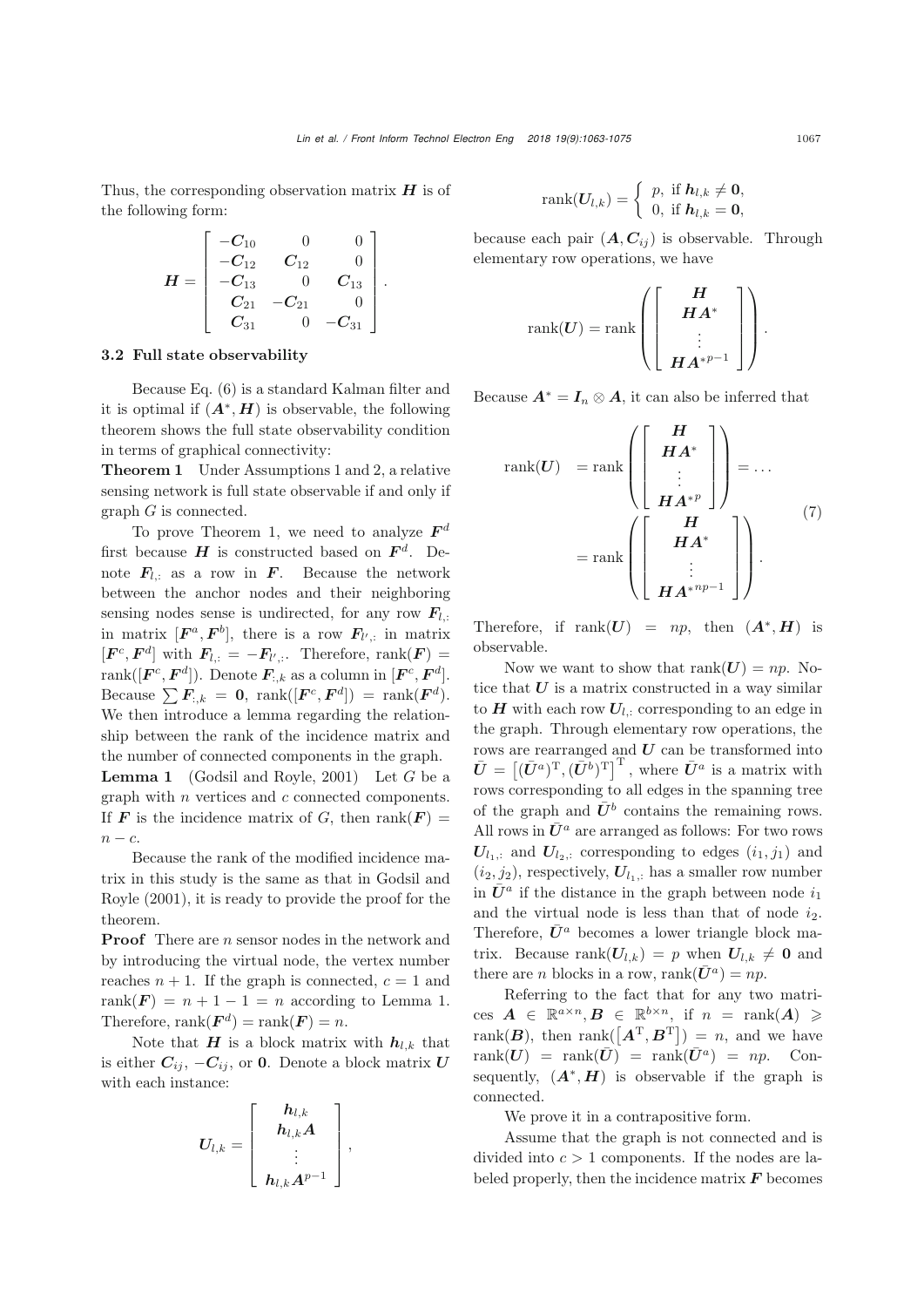a block diagonal matrix  $\mathbf{F} = \text{diag}(\mathbf{F}^1, \mathbf{F}^2, \dots, \mathbf{F}^c)$ , so does the matrix  $U$  corresponding to  $F$  with  $U = \text{diag}(U^1, U^2, \dots, U^c)$ . Assume that each component contains  $n_i$  sensor nodes and that there is a virtual node in one of the components. We then have  $rank(\mathbf{F}^{1}) = n_{1}$  and  $rank(\mathbf{F}^{i}) = n_{i} - 1, i = 2, 3, ..., c$ without loss of generality. From the above discussion, rank $(U_1)$  =  $n_1p$  and rank $(U_i)$  <  $n_ip, i$  =  $2, 3, \ldots, c$ . Thus, rank $(U) < np$ .

From Eq. [\(7\)](#page-4-2), we have

$$
\operatorname{rank}\left(\left[\begin{array}{c}\mathbf{H} \\ \mathbf{H}\mathbf{A}^* \\ \vdots \\ \mathbf{H}\mathbf{A}^{*np-1}\end{array}\right]\right) = \operatorname{rank}(\mathbf{U}) < np,
$$

so  $(A^*, H)$  is not observable if the graph is not connected.

Remark 1 We will illustrate Theorem [1](#page-4-0) by introducing an example in Fig. [3.](#page-5-0) It can be seen that the topology of Case 1 is connected, whereas the topology of Case 2 is not. Intuitively, the sensing nodes in Case 2 may never receive information from the anchor nodes, so no estimator would be effective for estimating the sensing nodes. This explains why Theorem [1](#page-4-0) requires the graph topology be connected.



<span id="page-5-0"></span>Fig. 3 Intuitive explanation for Theorem [1](#page-4-0)

Notice that in the optimal estimator [\(6\)](#page-3-0), the Kalman filter gain  $K$  is not always a block diagonal matrix. This indicates that the state estimation at a certain node requires the information of the others even if they are not neighbors. In other words, for optimal estimation, all-to-all communications are necessary. Hence, a feasible distributed estimator should be invented to meet the need for state estimation in large-scale networks.

#### 4 Distributed suboptimal estimators

In this section, we propose a suboptimal estimator for distributed estimation of the relative sensing network. To run this estimator, every node in the network uses its local measurements and information that it receives from its neighbors. We analyze the convergence of the distributed estimator under LMI and topology conditions rigorously.

#### 4.1 Design of estimators

To meet the distributed nature, the Kalman similar estimator at every node in the network is designed with the following form:

<span id="page-5-1"></span>
$$
\begin{cases} \bar{x}_i = A\hat{x}_i^-, \\ \hat{x}_i = \bar{x}_i + K_i(Y_i - H_i\bar{X}), \end{cases} (8)
$$

where  $x_i$  is the state at node i and  $\bar{X}$  is defined as in the preceding section, in which the states of others are achieved through communications. The observation matrix  $H_i \in \mathbb{R}^{q_i \times np}$  is organized as  $H_i = [H_{i1}, H_{i2}, \dots, H_{in}]$  with  $H_{ij} \in \mathbb{R}^{q_i \times p}$ . Note that  $H_{ij}$  is different from  $h_{l,k}$  in the last section and is actually a column of blocked elements  $h_{l,k}$  with some labels *l*. In addition, there is  $\mathbf{K}_i \in \mathbb{R}^{p \times q_i}$ .

Because when  $j \notin N_i$  or  $j \neq i$ ,  $H_{ij} = 0$ , the states of non-neighbor nodes are not required in Eq. [\(8\)](#page-5-1). Then,  $H_i\bar{X} = \sum_{j=1}^n H_{ij}\bar{x}_j =$  $\sum_{j\in N_i,j\neq i} H_{ij}\bar{x}_j + H_{ii}\bar{x}_i$ . For brevity, hereinafter we use  $\sum_{j=1}^{n}$  as a shortened form of  $\sum_{j=1}^{n}$ .

To derive the optimal  $K_i$ , subtract  $x_i$  from both sides of the two expressions in Eq. [\(8\)](#page-5-1), and we have

<span id="page-5-3"></span>
$$
\bar{\eta}_i = A\eta_i^- - w_i, \n\eta_i = \bar{x}_i - x_i + K_i(Y_i - H_i\bar{X}) \n= \bar{\eta}_i - K_i \sum_j H_{ij}\bar{\eta}_j + K_i v_i.
$$
\n(9)

Denote  $\bar{P}_{i,j} = E[\bar{\eta}_i \bar{\eta}_i^{\mathrm{T}}]$  and  $P_{i,j} = E[\eta_i \eta_i^{\mathrm{T}}]$  as the edge covariances. Consequently,  $\bar{P}_{i,j} = \bar{P}_{i,j}^{\mathrm{T}}$  and  $P_{i,j} = P_{i,i}^{\mathrm{T}}$ . According to the definitions in Eq. [\(5\)](#page-3-1), we also have  $\bar{P}_i = \bar{P}_{i,i}$  and  $P_i = P_{i,i}$ . Therefore,

<span id="page-5-2"></span>
$$
\bar{P}_i = AP_i^- A^T + Q_i,
$$
\n
$$
P_i = \bar{P}_i - \sum_j \bar{P}_{j,i}^T H_{ij}^T K_i^T - \sum_j K_i H_{ij} \bar{P}_{j,i}
$$
\n
$$
+ \sum_j \sum_k K_i H_{ij} \bar{P}_{j,k} H_{ik}^T K_i^T + K_i R_i K_i^T.
$$
\n(10)

To calculate  $K_i$ , let  $\frac{\partial \text{tr}(P_i)}{\partial K_i} = 0$ . From matrix calculus, for any two matrices *A* and *X*, the following hold:

$$
\frac{\partial \text{tr}(\mathbf{A}\mathbf{X})}{\partial \mathbf{X}} = \mathbf{A}^{\text{T}} \text{ and } \frac{\partial \text{tr}(\mathbf{X}^{\text{T}} \mathbf{A} \mathbf{X})}{\partial \mathbf{X}} = \mathbf{X}(\mathbf{A} + \mathbf{A}^{\text{T}}).
$$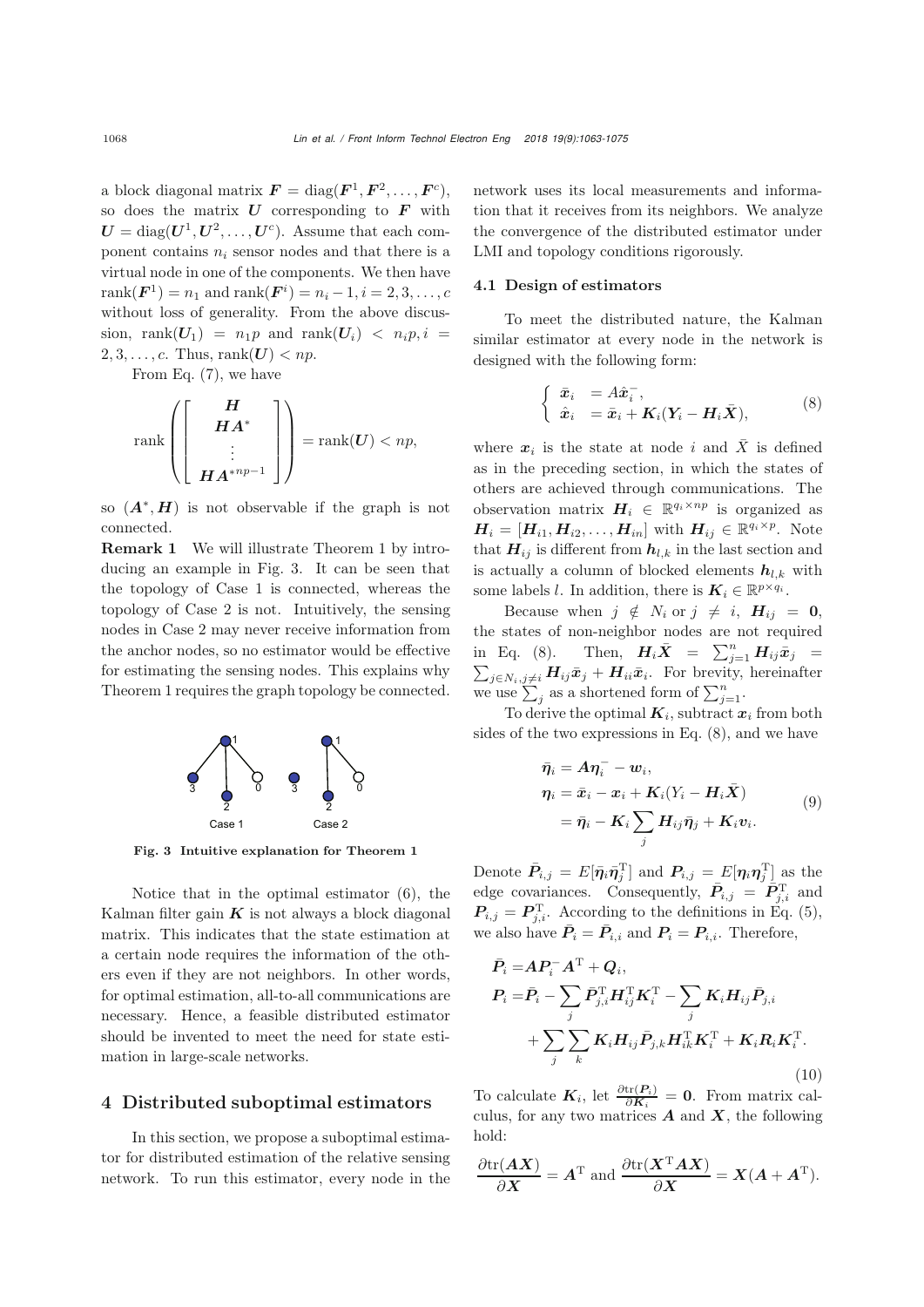Then we have

<span id="page-6-0"></span>
$$
-2\sum_{j}\bar{P}_{j,i}^{\mathrm{T}}\bar{H}_{ij}^{\mathrm{T}} + 2K_{i}R_{i}
$$
  
+2K<sub>i</sub> $\sum_{j}\sum_{k}\bar{H}_{ij}\bar{P}_{j,k}\bar{H}_{ik}^{\mathrm{T}} = 0.$  (11)

Hence,

$$
\boldsymbol{K}_i = (\sum_j \bar{\boldsymbol{P}}_{j,i}^\mathrm{T} \boldsymbol{H}_{ij}^\mathrm{T}) (\boldsymbol{R}_i + \sum_j \sum_k \boldsymbol{H}_{ij} \bar{\boldsymbol{P}}_{j,k} \boldsymbol{H}_{ik}^\mathrm{T})^{-1},
$$

where

$$
\begin{aligned} \bar{\boldsymbol{P}}_{i,j}=&\boldsymbol{A}\boldsymbol{P}_{i,j}^{-}\boldsymbol{A}^{\mathrm{T}}, \\ \boldsymbol{P}_{i,j}=&\bar{\boldsymbol{P}}_{i,j}-\sum_{l}\bar{\boldsymbol{P}}_{l,i}^{\mathrm{T}}\boldsymbol{H}_{jl}^{\mathrm{T}}\boldsymbol{K}_{j}^{\mathrm{T}}-\sum_{k}\boldsymbol{K}_{i}\boldsymbol{H}_{ik}\bar{\boldsymbol{P}}_{k,i} \\ &+\sum_{k}\sum_{l}\boldsymbol{K}_{i}\boldsymbol{H}_{ik}\bar{\boldsymbol{P}}_{k,l}\boldsymbol{H}_{jl}^{\mathrm{T}}\boldsymbol{K}_{j}^{\mathrm{T}}. \end{aligned}
$$

In estimations,  $\bar{P}_j$  is achieved through communications with neighbor nodes. Note that in the above equations, l is the neighbor of  $j$  and  $k$  is the neighbor of i.

Therefore, to estimate all edge covariances  $\bar{P}_{i,j}$ and  $P_{i,j}$ , all-to-all communications are still required, which is not feasible in applications. We provide below a suboptimal distributed estimator that requires only local communications.

Suboptimal estimator: In a relative sensing network, sensing nodes obtain their global information iteratively from the anchor nodes through communications. The shared information also helps improve the precision of estimations and makes the estimates appear to be correlated. However, the states of all nodes are actually independent according to their dynamic models. We therefore surmise that the correlation is weak and has little effect on the performance of estimations. Assuming  $\overline{P}_{i,j} = P_{i,j} = 0$  for all  $i \neq j$  in Eq. [\(10\)](#page-5-2), then

$$
\begin{aligned} \boldsymbol{P}_{\!i} = &\bar{\boldsymbol{P}}_{\!i} - \boldsymbol{K}_{i}\boldsymbol{H}_{ii}\bar{\boldsymbol{P}}_{\!i} - \bar{\boldsymbol{P}}_{\!i}\boldsymbol{H}_{ii}^{\mathrm{T}}\boldsymbol{K}_{i}^{\mathrm{T}} + \boldsymbol{K}_{i}\boldsymbol{R}_{i}\boldsymbol{K}_{i}^{\mathrm{T}} \\ &+ \sum_{i}\boldsymbol{K}_{i}\boldsymbol{H}_{ij}\bar{\boldsymbol{P}}_{j}\boldsymbol{H}_{ij}^{\mathrm{T}}\boldsymbol{K}_{i}^{\mathrm{T}}. \end{aligned}
$$

Because  $\bar{P}_{i,j} = P_{i,j} = 0$  and according to Eq. [\(11\)](#page-6-0), we have  $K_i R_i K_i^{\text{T}} + \sum_i K_i H_{ij} \bar{P}_j H_{ij}^{\text{T}} K_i^{\text{T}} =$  $\bar{P}_i H_{ii}^{\rm T} K_i^{\rm T}$ . Then a fully distributed estimator is realized as follows:

<span id="page-6-3"></span>
$$
\begin{cases}\n\bar{x}_i = A\hat{x}_i^-, \\
\hat{x}_i = \bar{x}_i + K_i(Y_i - H_i\bar{X}), \\
K_i = \bar{P}_i H_{ii}^{\mathrm{T}}(R_i + \sum_j H_{ij}\bar{P}_j H_{ij}^{\mathrm{T}})^{-1}, \\
\bar{P}_i = AP_i^{-}A^{\mathrm{T}} + Q_i, \\
P_i = (I - K_i H_{ii})\bar{P}_i,\n\end{cases}
$$
\n(12)

where  $\bar{x}_j$  and  $\bar{P}_j$  are achieved through communications between neighbors.

#### 4.2 Convergence analysis

In this subsection, we focus on the analysis of convergence of the suboptimal estimator. Because  $P_i \neq E[\eta_i \eta_i^{\mathrm{T}}]$ , the convergence of  $P_i$  is not enough to guarantee the convergence of  $\eta_i$ . Hence, we want to present the process in two steps:

1. Prove that  $P_i$  is convergent under some prescribed conditions. As long as  $P_i$  converges, according to the relationship of  $P_i$  and  $K_i$ , we know that  $K_i$  is also convergent.

2. Using the conclusion in the first step, we aim to prove that  $\eta_i$  will finally converge if the network topology and system parameters are under certain conditions.

Step 1: convergence of  $P_i$ . To state the proof more clearly, define

$$
\Phi_i(P, K_i) = (\boldsymbol{I} - K_i H_{ii}) \bar{P}_i (\boldsymbol{I} - K_i H_{ii})^{\mathrm{T}} + K_i R_i K_i^{\mathrm{T}} + \sum_{j, j \neq i} K_i H_{ij} \bar{P}_j H_{ij}^{\mathrm{T}} K_i^{\mathrm{T}},
$$
(13)

where  $P$  denotes the set of matrices  ${P_1, P_2, \ldots, P_n}, \quad \bar{P_i} = AP_i^{-}A^T + Q_i, \text{ and}$  $K_i$  is the Kalman matrix. Because  $\bar{P}_i$  is positive semi-definite, it can be verified that  $\Phi_i(\cdot, \cdot) \geq 0$ .

Then define

$$
\Phi_i^*(P) = \Phi_i(P, \phi_i(P)),\tag{14}
$$

where  $\phi_i(P) = \bar{P}_i H_{ii}^{\mathrm{T}}(R_i + \sum_j H_{ij} \bar{P}_j H_{ij}^{\mathrm{T}})^{-1}$  and we have  $P_i(k+1) = \Phi_i^*(P(k))$ . Notice that  $\Phi_i^*(P) =$  $\min_{\mathbf{K}_i} {\{\overline{\Phi_i(P,\mathbf{K}_i)}\}}$  because  $\frac{\partial \text{tr}(\mathbf{P}_i)}{\partial \mathbf{K}_i} = \mathbf{0}$ .

The convergence analysis of  $\Phi_i^*(P)$  starts from its monotonicity discussion. That is, for any  $i$ , if  $X_i \leq Y_i$ , we have

<span id="page-6-2"></span>
$$
\Phi_i^*(\boldsymbol{X}) \le \Phi_i(\boldsymbol{X}, \phi_i(\boldsymbol{Y})) \le \Phi_i(\boldsymbol{Y}, \phi_i(\boldsymbol{Y})) = \Phi_i^*(\boldsymbol{Y}). \tag{15}
$$

We then show that  $\Phi_i^*(P)$  is bounded for all *i*'s under certain conditions, but before that, the following lemma is introduced:

<span id="page-6-1"></span>Lemma 2 Define the operator

$$
f_i(P) = (\mathbf{I} - \mathbf{K}_i \mathbf{H}_{ii}) \mathbf{A} \mathbf{P}_i \mathbf{A}^{\mathrm{T}} (\mathbf{I} - \mathbf{K}_i \mathbf{H}_{ii})^{\mathrm{T}} + \sum_{j,j \neq i} \mathbf{K}_i \mathbf{H}_{ij} \mathbf{A} \mathbf{P}_j \mathbf{A}^{\mathrm{T}} \mathbf{H}_{ij}^{\mathrm{T}} \mathbf{K}_i^{\mathrm{T}},
$$
 (16)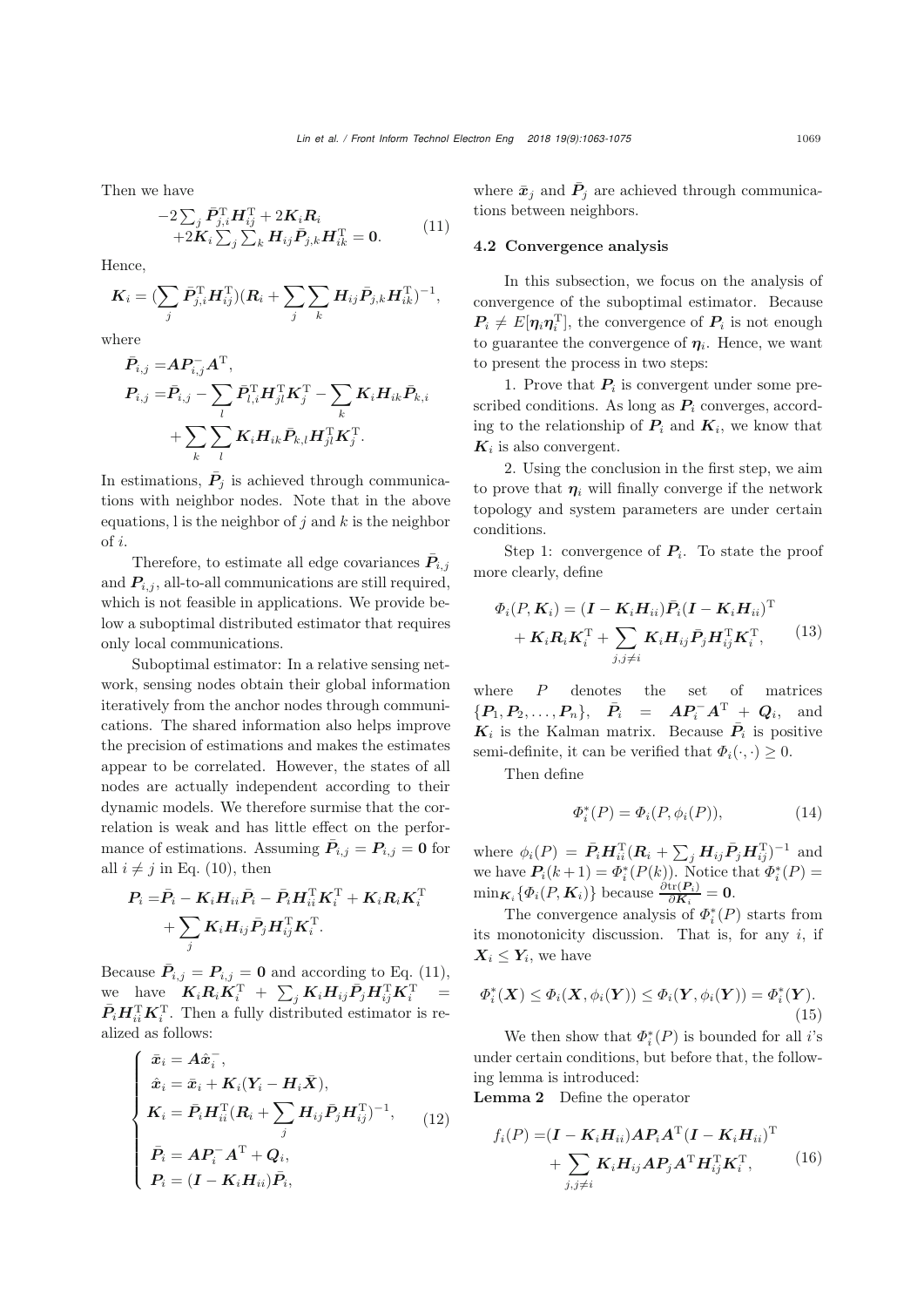with

$$
f_i^{k+1}(P) = (\mathbf{I} - \mathbf{K}_i \mathbf{H}_{ii}) \mathbf{A} f_i^k(P) \mathbf{A}^{\mathrm{T}} (\mathbf{I} - \mathbf{K}_i \mathbf{H}_{ii})^{\mathrm{T}} + \sum_{j,j \neq i} \mathbf{K}_i \mathbf{H}_{ij} \mathbf{A} f_j^k(P) \mathbf{A}^{\mathrm{T}} \mathbf{H}_{ij}^{\mathrm{T}} \mathbf{K}_i^{\mathrm{T}}.
$$
\n(17)

If there exists a set of positive definite matrices  $P^*$  such that  $P_i^* > f_i(P^*)$  for all  $i = 1, 2, \ldots, n$ , then: (a) for all positive semi-definite matrices  $P_i, i \in \{1, 2, ..., n\}, \lim_{k \to \infty} f_i^k(P) = 0$  holds for all  $i = 1, 2, \ldots, n$ ; (b) for all positive semi-definite matrices  $U_i$  and  $P_i(0)$ , the sequences  $P_i(k+1)$  satisfying  $P_i(k+1) \leq f_i(P(k)) + U_i$  are bounded.

Refer to the Appendix for further proof of Lemma [2.](#page-6-1)

Now we come to the convergence proof of  $P_i$ . **Theorem 2**  $P_i$  in the distributed algorithm is convergent if there exist gains  $K_i$  and positive definite matrices  $P_i^*, i = 1, 2, \ldots, n$ , such that

<span id="page-7-0"></span>
$$
P_i^* > (I - K_i H_{ii}) A P_i^* A^{\mathrm{T}} (I - K_i H_{ii})^{\mathrm{T}} + \sum_{j,j \neq i} K_i H_{ij} A P_j^* A^{\mathrm{T}} H_{ij}^{\mathrm{T}} K_i^{\mathrm{T}}.
$$
 (18)

Also,  $K_i$  is convergent.

**Proof** Eq. [\(18\)](#page-7-0) is equivalent to  $P_i^* > f_i(P^*)|_{\mathbf{K}_i = \mathbf{K}_i^*}$ ,  $i = 1, 2, \ldots, n$  $i = 1, 2, \ldots, n$  $i = 1, 2, \ldots, n$ . Then, according to Lemma 2, we have

<span id="page-7-1"></span>
$$
\Phi_i^*(P) = \Phi_i^*(P, \phi_i(P)) \le \Phi_i(P, \mathbf{K}_i^*)
$$
\n
$$
= f_i(P)|_{\mathbf{K}_i = \mathbf{K}_i^*} + (\mathbf{I} - \mathbf{K}_i^* \mathbf{H}_{ii})Q_i(\mathbf{I} - \mathbf{K}_i^* \mathbf{H}_{ii})^{\mathrm{T}}
$$
\n
$$
+ \sum_{j, j \ne i} \mathbf{K}_i^* \mathbf{H}_{ij} Q_j \mathbf{H}_{ij}^{\mathrm{T}} \mathbf{K}_i^* + \mathbf{K}_i^* \mathbf{R}_i \mathbf{K}_i^*^{\mathrm{T}}.
$$
\n(19)

 $\begin{array}{rcl} \textrm{Let} & \bm{U}_i & = & (\bm{I} ~-~ \bm{K}_{i}^{*} \bm{H}_{ii}) \bm{Q}_i (\bm{I} ~-~ \bm{K}_{i}^{*} \bm{H}_{ii})^{\text{T}} ~+ \end{array}$  $\sum_{j,j\neq i} (\boldsymbol{K}_i^*\boldsymbol{H}_{ij})\boldsymbol{Q}_j (\boldsymbol{K}_i^*\boldsymbol{H}_{ij})^{\text{T}} + \boldsymbol{K}_i^*\boldsymbol{R}_i\boldsymbol{K}_i^{*\text{T}}.$  From Lemma [2b](#page-6-1), we conclude that  $\Phi_i^*(P)$  is bounded.

Now we are able to prove the convergence of  $\Phi_i^*(P)$  under the above conditions.

First, consider the case with zero initial conditions, i.e.,  $P_i(0) = E[\eta_i(0)\eta_i(0)^T] = 0$  for all *i*'s. Because  $P_i(0) = 0$ , then for all  $j \in N_i$ , it can be easily verified that  $\bar{P}_{i,j}(1) = E(\bar{\eta}_i(1)\bar{\eta}_j(1)) = 0$ . Therefore,  $P_{i,j}(1) = 0$ , although assuming  $\overline{P}_{ij} = P_{i,j} = 0$ for all  $i \neq j$ ,  $P_i(1)$  still represents the real estimation error covariance matrix. Thus,  $P_i(1)$  =  $E[\eta_i(1)\eta_i(1)^T] \geq 0 = P_i(0)$ . According to the monotonicity of  $\Phi_i^*(P)$  in Eq. [\(15\)](#page-6-2), we then have  $P_i(k+1) \ge P_i(k)$  for all  $k > 0$ . Also, we have that  $\Phi_i^*(P)$  is upper bounded from Eq. [\(19\)](#page-7-1). Therefore,  $\Phi_i^*(P)$  converges for all *i*'s. We thus assume that the convergent value of  $P_i(k)$  under the condition is  $D_i$ with  $\Phi_i^*(D) = D_i$ .

Second, consider the case with initial conditions  $P_i(0) \ge D_i$  for all *i*'s. Because  $\Phi_i^*(\bm{X})$  is monotonic, we have  $\Phi_i^*(P(0)) \geq \Phi_i^*(D)$  and  $\lim_{k \to \infty} P_i(k) \geq$ *D*i. Also, because

$$
P_i(k) - D_i = \Phi_i^*(P(k-1)) - \Phi_i^*(D)
$$
  
\n
$$
\leq \Phi_i(P(k-1), \phi_i(D)) - \Phi_i(D, \phi_i(D))
$$
  
\n
$$
= f_i(P(k-1)) - f_i(D),
$$

let  $P(k - 1) - D$  denote the set of positive semi-definite matrices  $\{P_1(k) - D_1, P_2(k) D_2, \ldots, P_n(k) - D_n$ . From Lemma [2](#page-6-1) we have lim<sub>k→∞</sub>  $P_i(k) - D_i \leq \lim_{k \to \infty} f_i(P(k-1) - D) = 0.$ Therefore,  $\lim_{k\to\infty} P_i(k) - D_i = 0$  and  $P_i(k)$  converges for all  $i$ 's.

Finally, consider the case with initial conditions  $P_i(0) \geq 0$  for any i and neither of the above cases is satisfied. Assume  $0 \leq P_i(0) \leq \delta D_i$  for all i's, where  $\delta > 1$  is a certain constant. We then have  $\mathbf{D}_i = \lim_{k \to \infty} \Phi_i^*(0) \leq \lim_{k \to \infty} \Phi_i^*(P(0)) \leq$  $\lim_{k\to\infty} \Phi_i^*(\delta \mathbf{D}) = \mathbf{D}_i$ , i.e.,  $\lim_{k\to\infty} \mathbf{P}_i(k) = \mathbf{D}_i$ , and the convergence of  $P_i$  is proved.

According to the relationship between  $P_i$  and  $K_i$  in Eq. [\(12\)](#page-6-3), we know that  $K_i$  is also convergent. Define  $\lim_{k\to\infty} K_i = K_i^*$ .

Remark 2 Now we come to the condition in Lemma [2](#page-6-1) that makes  $P_i$  converge. The condition in Lemma [2](#page-6-1) is composed of  $n$  LMIs. The conditions are the solutions to these  $n$  LMIs. After multiply-ing both left and right sides of Eq. [\(18\)](#page-7-0) by  $P_i^{*-1}$ and defining  $\mathbf{\Theta}_i = \mathbf{P}_i^{*-1}, \mathbf{\Upsilon}_i = \mathbf{P}_i^{*-1} \mathbf{K}_i$ , we have the following convergence condition by recursively using the Schur complement lemma. If there exist gains *Υ*<sup>i</sup> and positive-definite matrices  $\boldsymbol{\Theta}_i^*, \boldsymbol{\Theta}_j^*, j \in N_i$ , such that matrix

$$
\left[ \begin{array}{c} \boldsymbol{\Theta}_i^*, (\boldsymbol{\Theta}_i^*-\boldsymbol{\Upsilon}_i\boldsymbol{H}_{ii})\boldsymbol{A},\,\boldsymbol{\Upsilon}_i\boldsymbol{H}_{ij_1}\boldsymbol{A},\,\cdots,\,\boldsymbol{\Upsilon}_i\boldsymbol{H}_{ij_{|N_i|}}\boldsymbol{A}\\ * & \boldsymbol{\Theta}_i^* \\ * & \boldsymbol{\Theta}_{j_1}^* \\ \vdots & & \ddots \\ * & & \boldsymbol{\Theta}_{j_{|N_i|}}^* \end{array} \right]
$$

is positive definite, then  $P_i$  is convergent.

Step 2: convergence of  $\eta_i$ . In this step, we want to prove that the estimation error  $\eta_i$  is also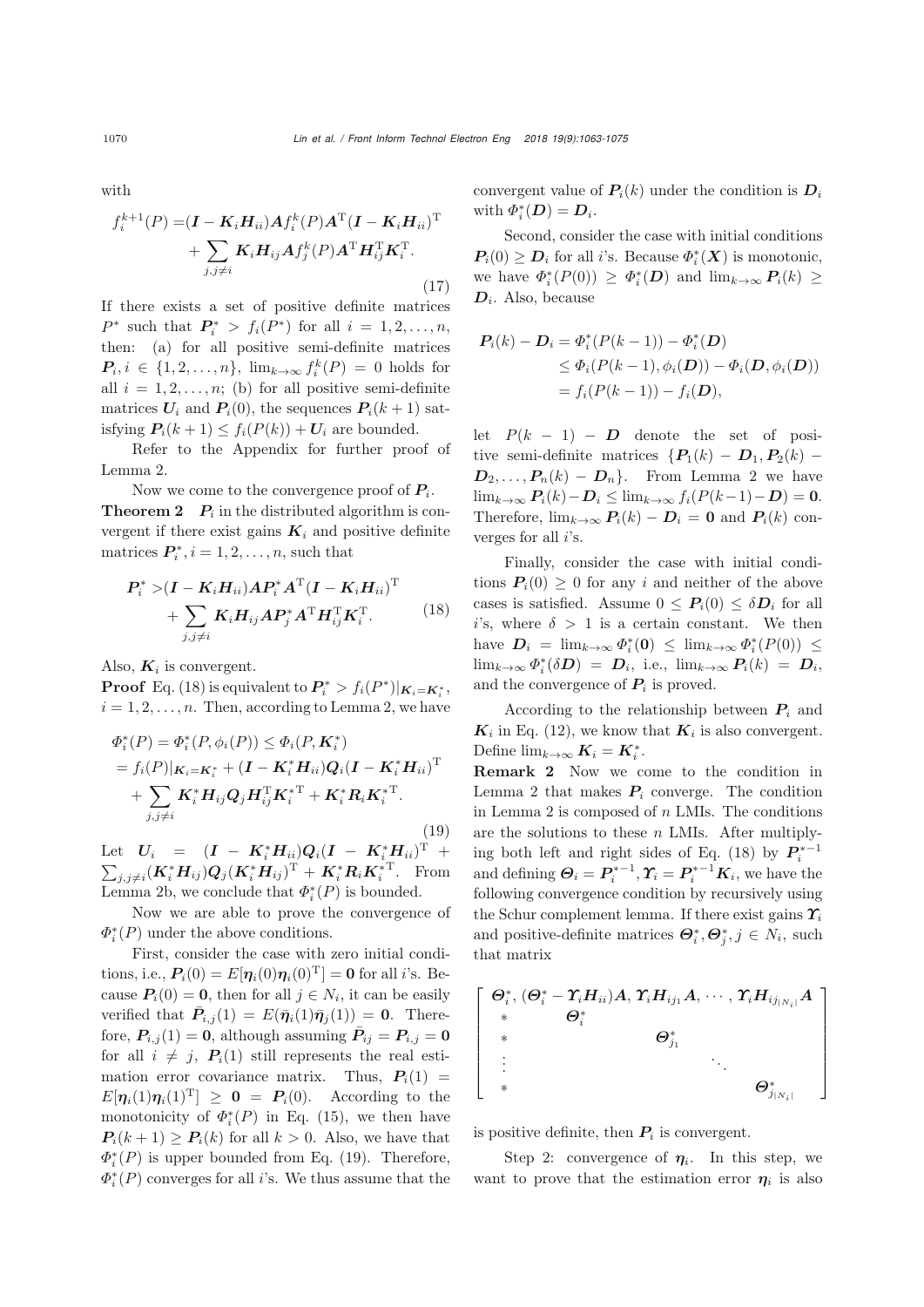convergent. Referring to Eq. [\(9\)](#page-5-3), we have

$$
\eta_i = A\eta_i^- - K_i \sum_j H_{ij} A\eta_j^-
$$
  
+  $(K_i v_i + K_i \sum_j H_{ij} w_j - w_i)$   
=  $(I - K_i H_{ii}) A\eta_i^- - \sum_{j,j \neq i} K_i H_{ij} A\eta_j^- + u_i,$  (20)

where  $\boldsymbol{u}_i = \boldsymbol{K}_i \boldsymbol{v}_i + \boldsymbol{K}_i \sum_i \boldsymbol{H}_{ij} \boldsymbol{w}_j - \boldsymbol{w}_i$  can be treated as the sum of white noises. Then we can aggregate all the  $\eta_i$  to form the error equation of the system:

$$
\eta = S_e \eta^- + u. \tag{21}
$$

 $\boldsymbol{\eta} \, = \, [\boldsymbol{\eta}_1^{\rm T}, \boldsymbol{\eta}_2^{\rm T}, \ldots, \boldsymbol{\eta}_n^{\rm T}]^{\rm T}, \ u = [\boldsymbol{u}_1^{\rm T}, \boldsymbol{u}_2^{\rm T}, \ldots, \boldsymbol{u}_n^{\rm T}]^{\rm T}, \ \mathrm{and}$ *S*<sup>e</sup> is a block matrix of the same structure as the Laplacian matrix *L*. Define the  $(i<sup>th</sup>, j<sup>th</sup>)$  block of  $S_e$ as  $S_e(i, j)$ . Then we have

$$
\mathbf{S}_{e}(i,j) := \begin{cases}\n(\mathbf{I} - \mathbf{K}_{i} \mathbf{H}_{ii}) \mathbf{A}, & i = j, \\
-\mathbf{K}_{i} \mathbf{H}_{ij} \mathbf{A}, & i \neq j, \mathbf{L}(i,j) \neq 0, \\
0, \text{ otherwise.}\n\end{cases} \tag{22}
$$

As mentioned above,  $\lim_{k\to\infty} K_i = K_i^*$ . Thus, we conclude that  $\lim_{k\to\infty} S_e = S_e^*$ . Instead of directly proving the convergence of  $\eta$ , we aim to prove the convergence of  $\eta$ 's covariance matrix because it is a random variable.

Because *u* combines white noises at time k and  $\eta^-$  is related to white noises at time  $k-1$ , then  $E[\eta^- u^{\mathrm{T}}] = E[u\eta^{-\mathrm{T}}] = 0.$  Denote  $P_{\mathrm{dis}} = E[\eta\eta^{\mathrm{T}}],$  $P_u = E[uu^{\mathrm{T}}]$ . Then  $E[\eta\eta^{\mathrm{T}}] = E[S_e\eta^-\eta^{\mathrm{T}}S_e^{\mathrm{T}} +$  $S_e \eta^- u^{\mathrm{T}} + u \eta^{-\mathrm{T}} S_e^{\mathrm{T}} + u u^{\mathrm{T}}$ , which can be denoted as

<span id="page-8-0"></span>
$$
P_{\rm dis} = S_e P_{\rm dis}^{-} S_e^{\rm T} + P_u. \tag{23}
$$

Before the analysis of Eq. [\(23\)](#page-8-0), we introduce a definition and a lemma.

Definition 1 The matrix *Γ* is Schur stable or asymptotically stable, if and only if

$$
|\lambda_i| < 1, \forall i = 1, 2, \dots, n,
$$

where  $\lambda_i$ 's are the eigenvalues of matrix  $\boldsymbol{\Gamma}$ .

<span id="page-8-1"></span>Lemma 3 Consider the linear discrete-time system  $x(k+1) = Fx(k)$ ; the following conditions are equivalent:

(1) The matrix  $\Gamma$  is Schur stable;

(2) Given any matrix  $\mathbf{Q} = \mathbf{Q}^{\mathrm{T}} > 0$ , there exists a unique positive definite matrix  $P = P<sup>T</sup>$  satisfying the equation

<span id="page-8-2"></span>
$$
\boldsymbol{\Gamma} \boldsymbol{P} \boldsymbol{\Gamma}^{\mathrm{T}} - \boldsymbol{P} = -\boldsymbol{Q}.\tag{24}
$$

The detailed proof of Lemma [3](#page-8-1) is presented in the Appendix.

Here comes the theorem for convergence of  $P_{\text{dis}}$ . Theorem 3 Suppose Eq. [\(18\)](#page-7-0) is satisfied. Then the real estimation error covariance matrix  $P_{\text{dis}}$  will finally converge if and only if  $S_e^*$  is Schur stable.

**Proof** After defining  $\mathbf{\Delta} = \mathbf{S}_e - \mathbf{S}_e^*$ , Eq. [\(23\)](#page-8-0) can be transformed into

$$
P_{\text{dis}} = (S_e^* + \Delta) P_{\text{dis}} (S_e^* + \Delta)^{\text{T}} + P_u
$$
  
= 
$$
S_e^* P_{\text{dis}} S_e^* \text{T} + P_u^{\Delta},
$$
 (25)

where  $P^{\mathbf{\Delta}}_{\bm{u}}=P_{\bm{u}}+S^*_{e}P_{\text{dis}}^- \mathbf{\Delta}^{\text{T}}+\mathbf{\Delta} P_{\text{dis}}^-S^*_{e}^{\text{T}}+\mathbf{\Delta}\mathbf{\Delta}^{\text{T}}.$ Next we focus on matrix  $P_u^{\Delta}$ . Facing the fact that  $\lim_{k\to\infty} K_i = \mathbf{K}_i^*$ , then we have

$$
\lim_{k \to \infty} \mathbf{P}_{\mathbf{u}} = \mathbf{P}_{\mathbf{u}}^* = E[\mathbf{u}^* \mathbf{u}^{*T}]
$$
\n
$$
= \sum_{i=1}^n (\mathbf{K}_i^* \mathbf{R}_i \mathbf{K}_i^{*T} + \mathbf{K}_i^* \sum_j (\mathbf{H}_{ij} \mathbf{Q}_j \mathbf{H}_{ij}^T) \mathbf{K}_i^{*T} + \mathbf{Q}_i).
$$
\n(26)

Thus,  $P_u^*$  is a symmetric positive definite matrix. Because  $\lim_{k\to\infty} \mathbf{\Delta} = 0$ , then  $\lim_{k\to\infty} P_u^{\mathbf{\Delta}} = P_u^*$ 0. According to Lemma [3](#page-8-1) and because  $S_e^*$  is Schur stable, we conclude that  $\lim_{k\to\infty} P_{\text{dis}} = P_{\text{dis}}^*$ , and  $P_{\text{dis}}^{*}$  is the unique solution of equation  $P_{\text{dis}}^{*} =$  $S_e^* P_{\text{dis}}^* S_e^{*T} + P_u^*$ . Then, the solution of  $P_{\text{dis}}^*$  can be calculated as

$$
\boldsymbol{P}_{\mathrm{dis}}^* = \sum_{i=0}^\infty (\boldsymbol{S}_e^*)^i \boldsymbol{P}_{\!\!\boldsymbol{u}}^* (\boldsymbol{S}_e^{*\mathrm{T}})^i.
$$

Remark 3  $P_{\text{dis}}^{*}$  can be proved to be bounded according to

$$
\begin{aligned} \boldsymbol{P_{\text{dis}}^*}=&\sum_{i=0}^\infty (\boldsymbol{S}_e^*)^i\boldsymbol{P_u^*}(\boldsymbol{S}_e^{*\mathrm{T}})^i\leq \sum_{i=0}^\infty (\boldsymbol{S}_e^*)^i\lambda_{\max}\boldsymbol{I}(\boldsymbol{S}_e^{*\mathrm{T}})^i\\ \leq &\lambda_{\max}\sum_{i=0}^\infty (\boldsymbol{S}_e^*\boldsymbol{S}_e^{*\mathrm{T}})^i=\lambda_{\max}(\boldsymbol{I}-\boldsymbol{S}_e^*\boldsymbol{S}_e^{*\mathrm{T}})^{-1},\\ &\text{because}~~ \boldsymbol{S}_e^*\boldsymbol{S}_e^{*\mathrm{T}}<\boldsymbol{I}. \end{aligned}
$$

**Remark 4** Although the stability of  $S_e^*$  could not be verified beforehand, its stability is equivalent to the convergence of  $P_{\text{dis}}$ . In other words, if  $S_e^*$  is not Schur stable, we can definitely conclude that the suboptimal algorithm will not be effective. Thus, it is reasonable to suppose that  $S_e^*$  is Schur stable, but the future work is to find a more specific condition to make the error system stable.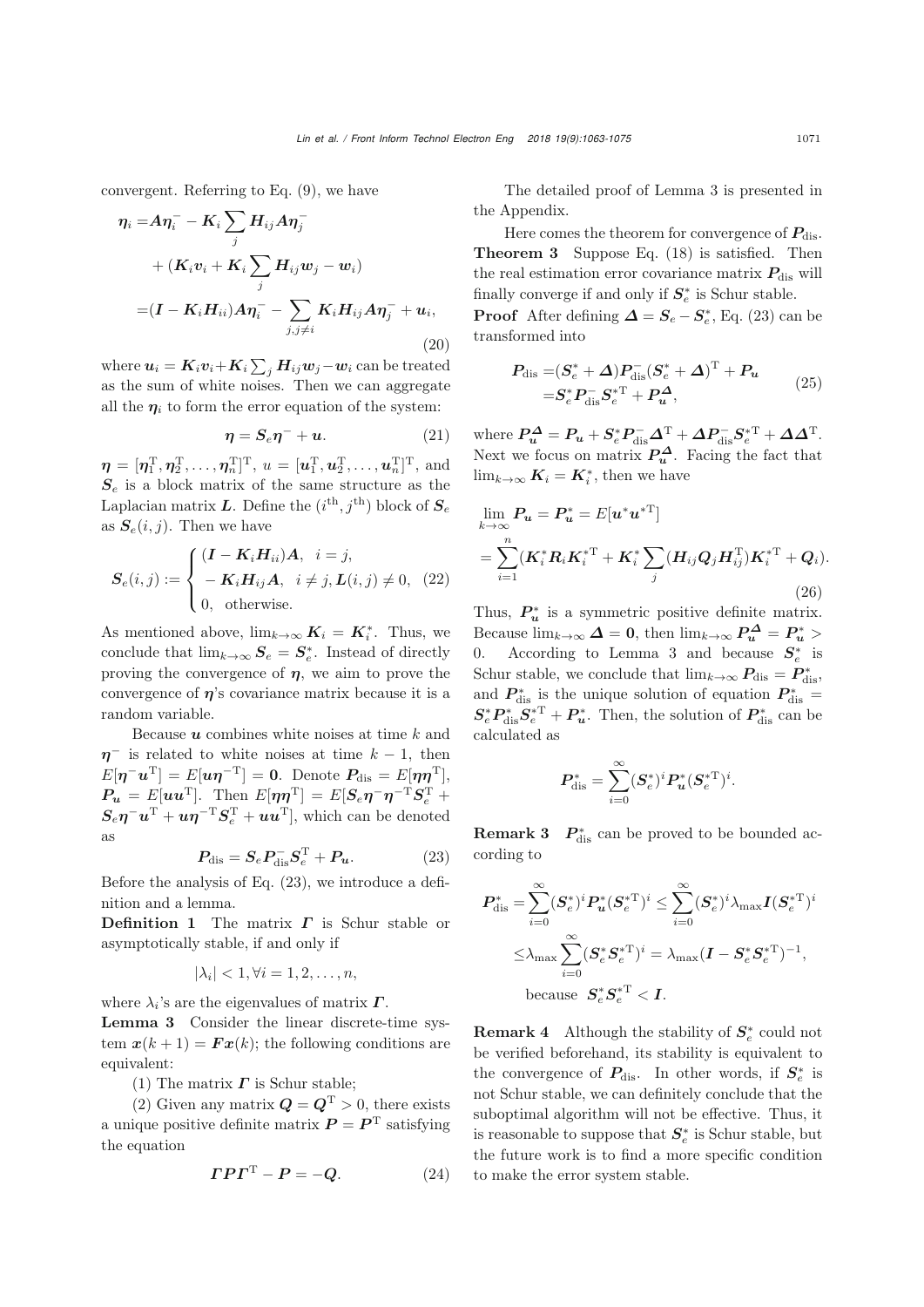## 5 Simulation

In this section, the performances of the optimal and suboptimal estimators are illustrated. Without loss of generality, a localization example is considered in simulations. Two cases with different topologies are tested with 1000 groups of Monte Carlo samples.

In our simulations, six buoys floating on calm waters need to be localized. The network topologies are presented in Figs. [4](#page-9-0) and [5,](#page-9-1) respectively. In these networks, only anchor nodes have measurements of their own absolute positions. Each node, however, can measure the relative position and receive local information from its neighbors. For comparison, we assume that the system models of two simulations are the same and are described as

$$
\begin{cases} \n x_i = A x_i^- + w_i, \\ \n y_{ij} = C_{ij} x_{ij} + v_{ij}, \n\end{cases} \n\tag{27}
$$

where  $A = C = R = I_2, Q = 0.01I_2, C_i = C_{ij}$  $C, R_{ij} = R_i, Q_1 = Q_2 = Q_3 = 5Q, Q_4 = Q_6 =$  $2Q, Q_5 = 12Q, R_1 = R_5 = R, R_2 = R_4 = 2R, \text{ and}$  $R_3 = R_6 = 4R$ .

Given initial  $x_i(0) = 0, P_i(0) = P_{ij}(0) = 0$  $I_2$ ,  $\forall i, j$ , estimators are used to estimate the state. It can be verified that six LMI equations have positivedefinite solutions. We calculate the estimation error covariance  $P_{\text{dis}}$  of the entire system in two examples.  $tr(P_{dis})$  is then computed and the results are presented in Figs. [6](#page-9-2) and [7,](#page-9-3) respectively.

According to the simulations, errors in all estimators converge to steady states. Because the sub-



Fig. 4 Network topology of simulation 1

<span id="page-9-0"></span>

<span id="page-9-1"></span>Fig. 5 Network topology of simulation 2



Fig. 6 Results of  $tr(P_{dis})$  at each time step in simulation 1: (a) from time step 0 to time step 100; (b) from time step 700 to time step 800

<span id="page-9-2"></span>

<span id="page-9-3"></span>Fig. 7 Results of  $tr(P_{dis})$  at each time-step in simulation 2: (a) from time step 0 to time step 100; (b) from time step 700 to time step 800

optimal estimator has ignored the edge covariance although the states of nodes are actually weakly correlated, its estimation errors are larger than those of the optimal estimator. For these two simulations,  $S_e^*$  can be verified as Schur stable.

To see the estimates more clearly, we plot the trajectory evolution of the real state, centralized estimator, and the distributed estimator in Figs. [8](#page-10-5) and [9,](#page-10-6) respectively. Although starting from different initial positions, all the estimates will finally catch up with the real state.

Moreover, the communication delay phenomenon always exists in WSNs. Although we do not consider the time-delay situation in our assumption, it is interesting to consider it in our simulation and determine its influence. We assume that each node in the first simulation would tolerate a fixed time delay of three time steps, which means that the a priori estimate received from its neighbors is  $\bar{\mathbf{X}}(k-3)$  instead of  $\bar{\mathbf{X}}$ . We compare its performance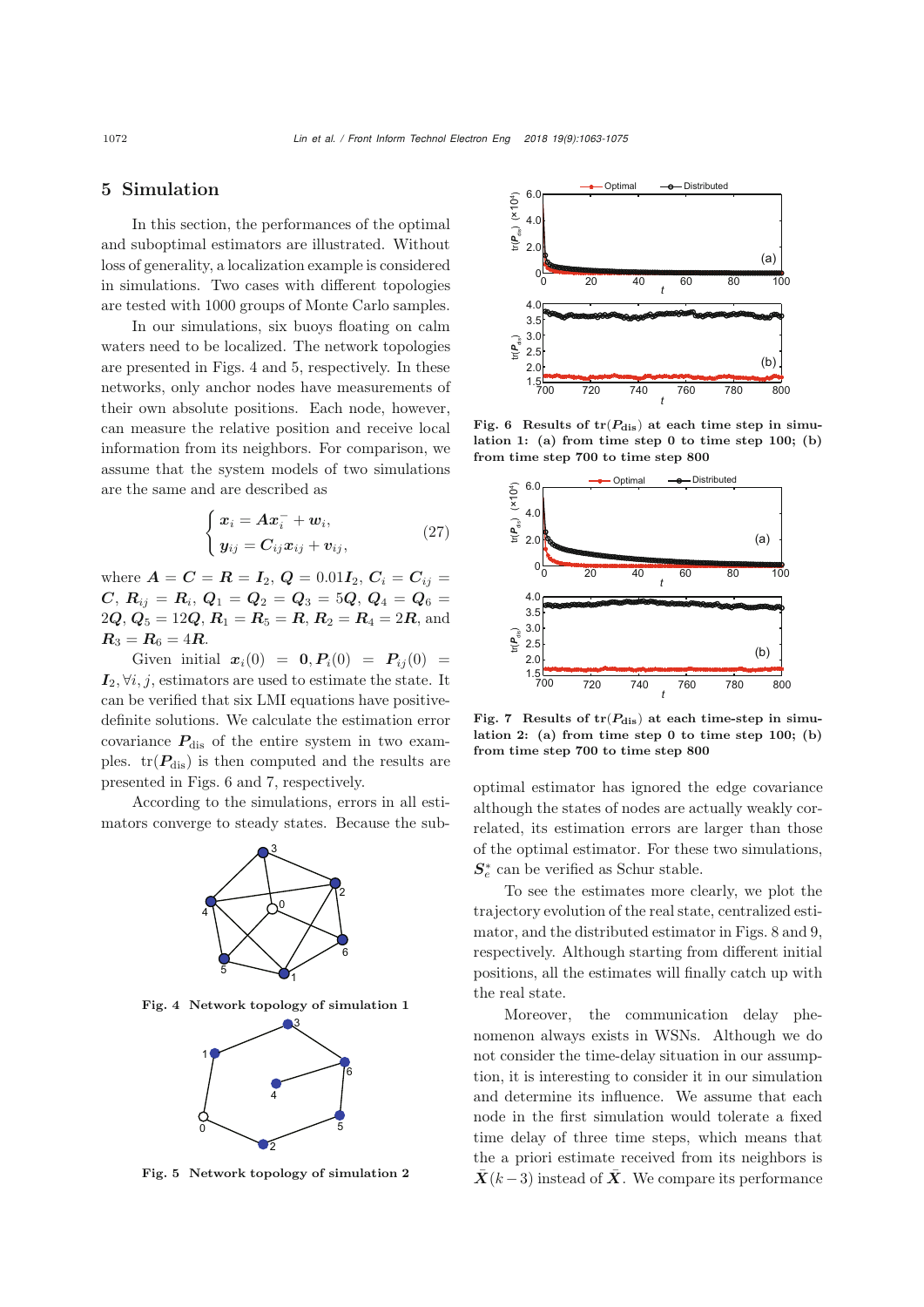with those under a no-delay distributed algorithm and an optimal algorithm. As shown in Fig. [10,](#page-10-7) with a time delay, the convergence rate would become slower but it is still convergent with a larger trace of the estimation error.



<span id="page-10-5"></span>Fig. 8 Trajectory evolution of simulation 1



<span id="page-10-6"></span>Fig. 9 Trajectory evolution of simulation 2



<span id="page-10-7"></span>Fig. 10 Comparisons between a no-delay algorithm and a time-delay algorithm: (a) from time step 0 to time step 100; (b) from time step 700 to time step 800

## 6 Conclusions and future work

In this paper, we explore the problem of distributed Kalman filtering in a homogeneous relative sensing network. According to our assumptions, each node has relative state measurements between itself and its neighbors, but only anchor nodes have direct measurements of their own states. The sufficient and necessary condition for observability of the whole system is presented with detailed analysis. A centralized optimal estimator is then constructed with standard Kalman filtering. Because the optimal estimator requires all-to-all communications, which is infeasible in large-scale applications, a distributed suboptimal estimator is designed by ignoring the correlated edge covariance. The solutions of n LMIs are prepared as the condition for convergence, and the system topology and parameters also influence the stability of the estimation error. Simulation cases with different topologies are carried out to verify the performance of the proposed estimators.

In future work, the emergent task is to determine the equivalent condition for the stability of  $S_e^*$ . In addition, some other distributed algorithms will be discussed, and analyzing the performance differences between them would be interesting and necessary. The effect of time-delay transmission has been simulated in this paper, and further theoretical analysis would be interesting and important. Relative sensing networks modeled by directed graphs and switching topology will also be considered.

#### References

<span id="page-10-2"></span>Chen C, Yan J, Lu N, et al., 2015. Ubiquitous monitoring for industrial cyber-physical systems over relay-assisted wireless sensor networks. *IEEE Trans Emerg Top Comput*, 3(3):352-362.

https://doi.org/10.1109/tetc.2014.2386615

<span id="page-10-0"></span>Chen M, González-Valenzuela S, Cao H, et al., 2013. Enabling low bit-rate and reliable video surveillance over practical wireless sensor network. *J Supercomput*, 65(1):287-300.

https://doi.org/10.1007/s11227-010-0475-2

<span id="page-10-4"></span>Duan Z, Li X, 2011. Lossless linear transformation of sensor data for distributed estimation fusion. *IEEE Trans Signal Proc*, 59(1):362-372.

https://doi.org/10.1109/tsp.2010.2084574

<span id="page-10-1"></span>Fadel E, Gungor V, Nassef L, et al., 2015. A survey on wireless sensor networks for smart grid. *Comput Commun*, 71:22-33.

https://doi.org/10.1016/j.comcom.2015.09.006

<span id="page-10-3"></span>Gao Y, Li X, Song E, 2016. Robust linear estimation fusion with allowable unknown cross-covariance. *IEEE Trans Syst Man Cybern Syst*, 46(9):1314-1325. https://doi.org/10.1109/tsmc.2015.2487882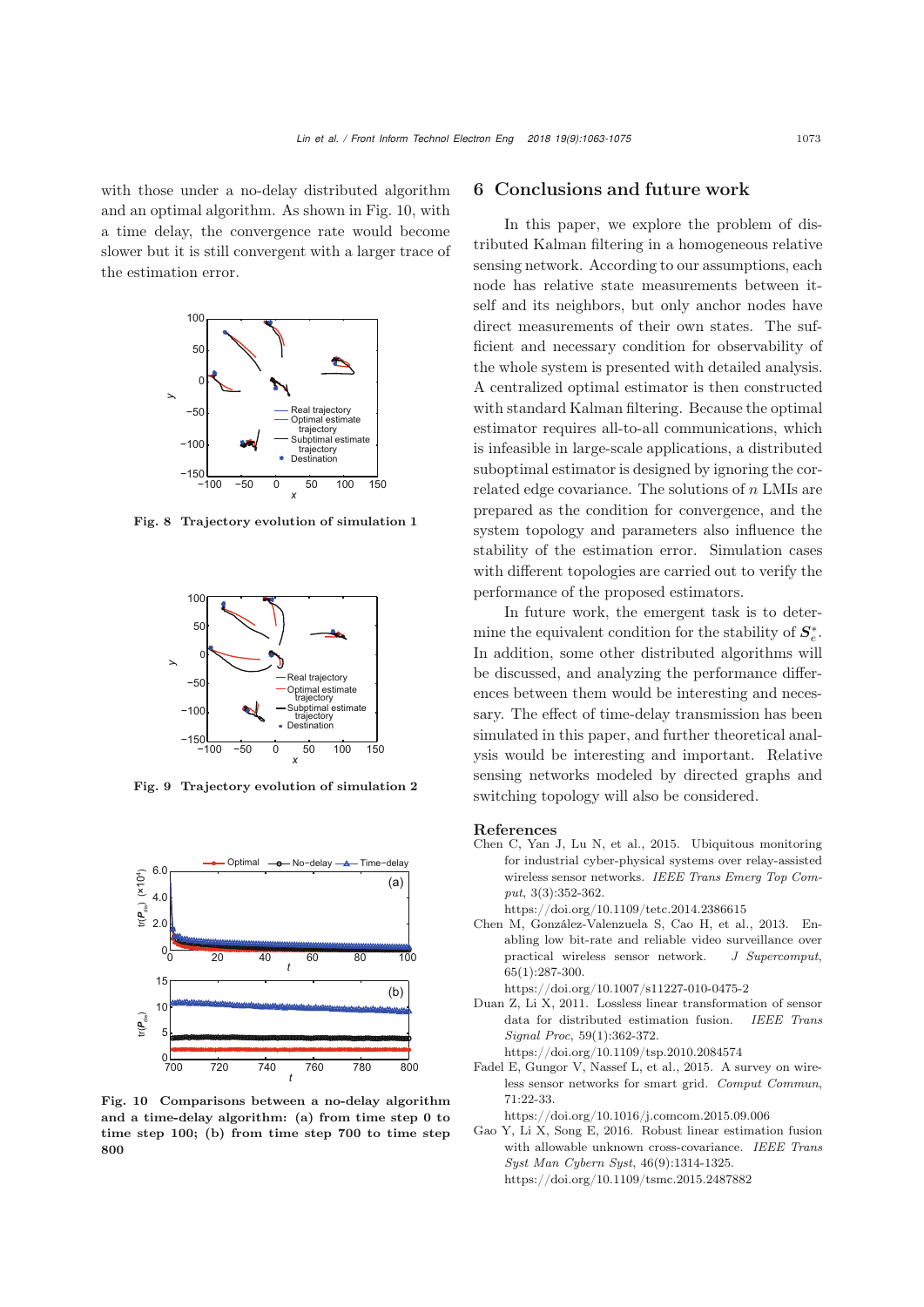- <span id="page-11-0"></span>Garcia-Sanchez AJ, Garcia-Sanchez F, Garcia-Haro J, 2011. Wireless sensor network deployment for integrating video-surveillance and data-monitoring in precision agriculture over distributed crops. *Comput Electron Agric*, 75(2):288-303.
	- https://doi.org/10.1016/j.compag.2010.12.005
- <span id="page-11-12"></span>Godsil C, Royle G, 2001. Algebraic Graph Theory. Springer-Verlag.

https://doi.org/10.1007/978-1-4613-0163-9

- <span id="page-11-1"></span>Li S, Peng S, Chen W, et al., 2013. Income: practical land monitoring in precision agriculture with sensor networks. *Comput Commun*, 36(4):459-467. https://doi.org/10.1016/j.comcom.2012.10.011
- <span id="page-11-3"></span>Lin Z, Wang L, Han Z, et al., 2014. Distributed formation control of multi-agent systems using complex Laplacian. *IEEE Trans Autom Contr*, 59(7):1765-1777. https://doi.org/10.1109/TAC.2014.2309031
- <span id="page-11-11"></span>Lu S, Lin C, Lin Z, et al., 2015. Distributed kalman filter for relative sensing networks. 34th Chinese Control Conf, p.7541-7546.

https://doi.org/10.1109/ChiCC.2015.7260835

- <span id="page-11-7"></span>Morbidi F, Mariottini G, Prattichizzo D, 2010. Observer design via immersion and invariance for visionbased leader-follower formation control. *Automatica*, 46(1):148-154.
- <span id="page-11-5"></span>https://doi.org/10.1016/j.automatica.2009.10.016 Olfati-Saber R, 2009. Kalman-consensus filter: optimality, stability, and performance. Proc  $48<sup>th</sup>$  IEEE Conf on Decision and Control held jointly with the 28<sup>th</sup> Chinese Control Conf, p.7036-7042. https://doi.org/10.1109/cdc.2009.5399678
- <span id="page-11-6"></span>Olfati-Saber R, Jalalkamali P, 2012. Coupled distributed estimation and control for mobile sensor networks. *IEEE Trans Autom Contr*, 57(10):2609-2614. https://doi.org/10.1109/tac.2012.2190184
- <span id="page-11-4"></span>Pasqualetti F, Carli R, Bullo F, 2012. Distributed estimation via iterative projections with application to power network monitoring. *Automatica*, 48(5):747-758. https://doi.org/10.1016/j.automatica.2012.02.025
- <span id="page-11-8"></span>Piovan G, Shames I, Fidan B, et al., 2013. On frame and orientation localization for relative sensing networks. *Automatica*, 49(1):206-213. https://doi.org/10.1016/j.automatica.2012.09.014
- <span id="page-11-9"></span>Ravazzi C, Frasca P, Tempo R, et al., 2013. Almost sure convergence of a randomized algorithm for relative localization in sensor networks. Proc 52nd IEEE Conf on Decision and Control, p.4778-4783.

https://doi.org/10.1109/cdc.2013.6760638

- <span id="page-11-2"></span>Tubaishat M, Zhuang P, Qi Q, et al., 2009. Wireless sensor networks in intelligent transportation systems. *Wirel Commun Mob Comput*, 9(3):287-302. https://doi.org/10.1002/wcm.v9:3
- <span id="page-11-10"></span>Zhou Z, Fang H, Hong Y, 2013. Distributed estimation for moving target based on state-consensus strategy. *IEEE Trans Autom Contr*, 58(8):2096-2101. https://doi.org/10.1109/tac.2013.2246476

## Appendix: Proof of Lemmas 2 and 3

### Proof of Lemma [2](#page-6-1)

(a) According to the definitions, the following properties hold: (1) If  $X_i \leq Y_i$  for all i's, then  $f_i(\boldsymbol{X}) \leq f_i(\boldsymbol{Y});$  (2) If  $\boldsymbol{X}_i = \alpha \boldsymbol{Y}_i$  for all *i*'s, then  $f_i(\boldsymbol{X}) = \alpha f_i(\boldsymbol{Y})$  and  $f_i^k(\boldsymbol{X}) = \alpha f_i^k(\boldsymbol{Y})$ .

Define constants  $\beta_i = \min\{\alpha : \alpha P_i^* \ge f_i(P^*)\};$ there always exists a constant  $\beta = \max_i {\beta_i}$  with  $0 < \beta < 1$  such that  $f_i(\boldsymbol{P}^*) \leq \beta \boldsymbol{P}_i^*$  for all *i*'s. Therefore,  $f_i^2(P^*) \leq \beta f_i(P^*) \leq \beta^2 P_i^*$  and sequentially  $f_i^k(P^*) \leq \beta^k P_i^*.$ 

Then assume  $P_i \leq \gamma P_i^*$  for all *i*'s with a certain constant  $\gamma$ . Obviously,  $f_i^k(P) \leq \gamma f_i^k(P^*)$ . We thus have  $\lim_{k\to\infty} f_i^k(P) \le \lim_{k\to\infty} \gamma \beta^k P_i^* = 0.$ 

(b) To prove the statement, we first assume that

<span id="page-11-13"></span>
$$
\mathbf{P}_i(k) \le f_i^k(\mathbf{P}(0)) + \sum_{l=1}^{k-1} f_i^l(\mathbf{U}) + \mathbf{U}_i,
$$
 (A1)

where  $U = \{U_1, U_2, \ldots, U_n\}$ . Then an inductive method is applied to verify the equation. Assume that at step  $k$  the above equation is satisfied. We substitute Eq. [\(A1\)](#page-11-13) into  $P_i$  at step  $k + 1$ , and have

$$
P_i(k+1) \le f_i(P(k)) + U_i
$$
  
\n= 
$$
[(I - K_i H_{ii})A]P_i(k)[(I - K_i H_{ii})A]^T + U_i
$$
  
\n+ 
$$
\sum_{j,j\neq i} (K_i H_{ij}A)P_j(k)(K_i H_{ij}A)^T
$$
  
\n
$$
\leq [ \cdot ] (f_i^k(P(0)) + \sum_{l=1}^{k-1} f_i^l(U) + U_i) [ \cdot ]^T + U_i
$$
  
\n+ 
$$
\sum_{j,j\neq i} (\cdot ) (f_j^k(P(0)) + \sum_{l=1}^{k-1} f_j^l(U) + U_j) (\cdot )^T
$$
  
\n= 
$$
[ \cdot ] f_i^k(P(0)) [ \cdot ]^T + \sum_{j,j\neq i} (\cdot ) f_j^k(P(0) (\cdot )^T + U_i
$$
  
\n+ 
$$
[ \cdot ] (\sum_{l=1}^{k-1} f_i^l(U) + U_i) [ \cdot ]^T
$$
  
\n+ 
$$
\sum_{j,j\neq i} (\cdot ) (\sum_{l=1}^{k-1} f_j^l(U) + U_j) (\cdot )^T
$$
  
\n= 
$$
f_i^{k+1}(P(0)) + \sum_{l=1}^{k} f_i^l(U) + U_i.
$$

Therefore, the equation is satisfied.

Similar to the proof of (a), but assume that  $f_i^k(P^*) \leq \beta^k P_i^*, P_i(0) \leq \gamma P_i^*$ , and  $U_i \leq \delta P_i^*$  for all i's with certain constants  $β$ ,  $γ$ , and  $δ$ . Notice that  $0 < \beta < 1$  and we then have

$$
\begin{aligned} \mathbf{P}_i(k+1) \leq & \gamma \beta^{k+1} \mathbf{P}_i^* + \sum_{l=1}^k \delta \beta^l \mathbf{P}_i^* + \delta \mathbf{P}_i^* \\ & & < (\gamma + \frac{\delta}{1-\beta}) \mathbf{P}_i^*. \end{aligned}
$$